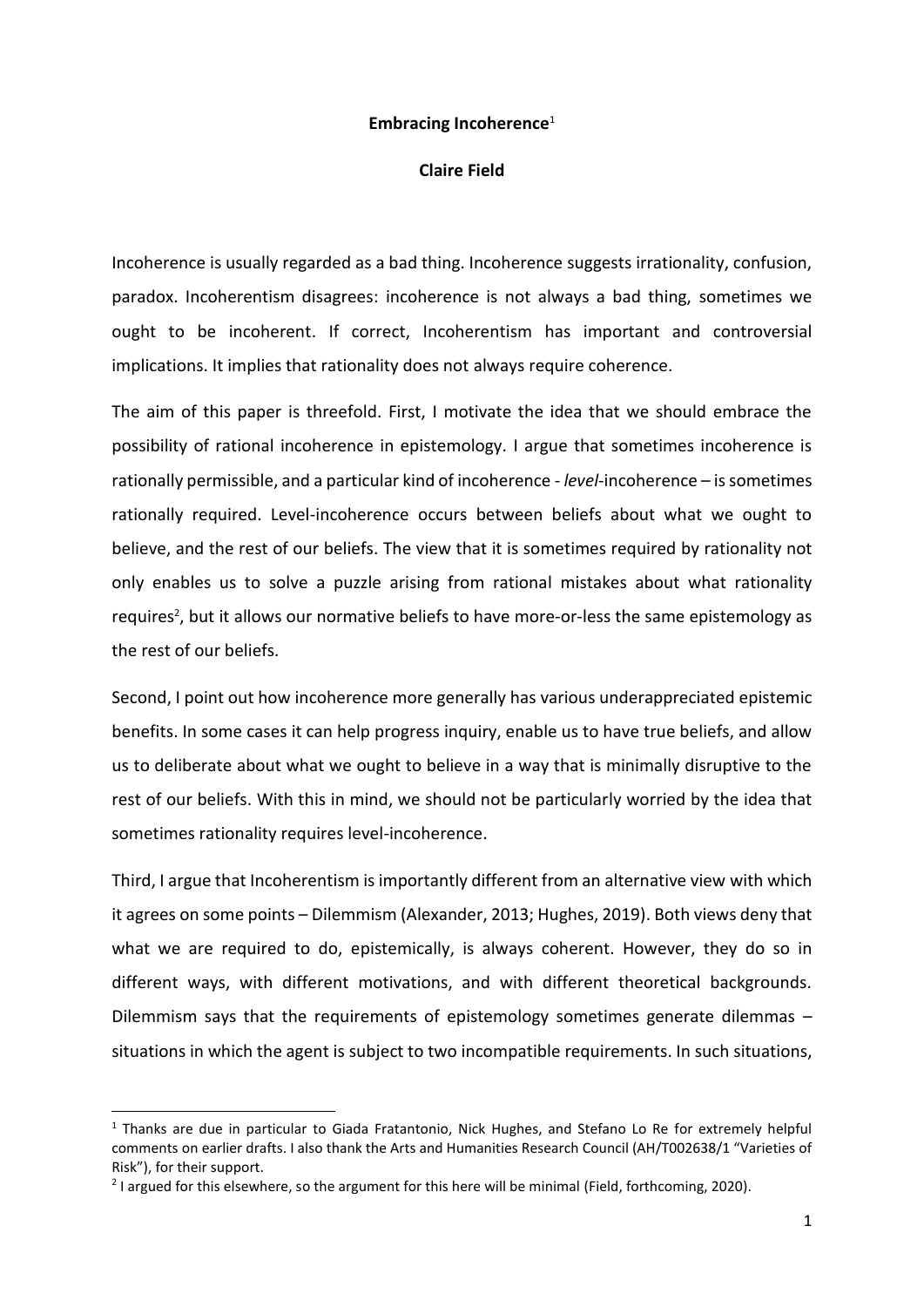the agent ought to comply with each of the requirements, but cannot because they are incompatible. Dilemmists are pessimistic about the possibility of resolving these dilemmas. Incoherentism is more optimistic. Incoherentists say that there is a way to resolve these conflicts of requirements  $-$  it is to acknowledge that epistemic rationality sometimes generates a univocal requirement to be incoherent.

After identifying some important differences between these two ways of embracing conflict, I offer some reasons to prefer Incoherentism over Dilemmism. Namely, that Incoherentism allows us to deliberate about what we ought to believe using ordinary epistemology, and it does a better job of accommodating the positive features of incoherence.

The following section outlines one way that requirements of rationality appear to conflict. Most solutions to this conflict have assumed that rationality requires coherence. Section 1 outlines the conflict. In Section 2 I argue that widespread emphasis on coherence in rationality is misguided, and in Section 3 I bolster this by offering some reasons to think that incoherence sometimes has independent epistemic benefits. In Section 4 I distinguish some different ways of embracing incoherence in epistemology, focussing on some underappreciated differences between Incoherentism and Dilemmism. In Section 5 I give some reasons to prefer Incoherentism to Dilemmism.

### **1. The Conflicting Demands of Rationality**

Sometimes, the demands of rationality appear to conflict. A good example of this is situations in which your evidence about what is rationally required is misleading.

Suppose that according to the true requirements of rationality, you are required to  $\phi$  - to believe P, perhaps<sup>3</sup>. However, suppose you also have very good evidence that, in fact, you are required to *not* ɸ. What now? Should you ɸ or not? On the one hand, the true requirements of rationality seem to require that you ɸ. On the other hand, your evidence (which you have no reason to dismiss) indicates you are required *not* to ɸ. So, it appears you are subject to conflicting requirements of rationality. You appear to be required to both ɸ and *not* ɸ.

<sup>&</sup>lt;sup>3</sup> This could be any requirement of rationality you like. For example, perhaps you are required to not believe contradictions, but then you take a logic course from a dialetheist and acquire evidence that, sometimes, believing contradictions is required. Or, perhaps you read this paper and are convinced that Incoherentism is true. In fact, it's not but you now have evidence that sometimes you ought to be incoherent. I have discussed such cases in more detail elsewhere (Field, forthcoming, 2019, 2020).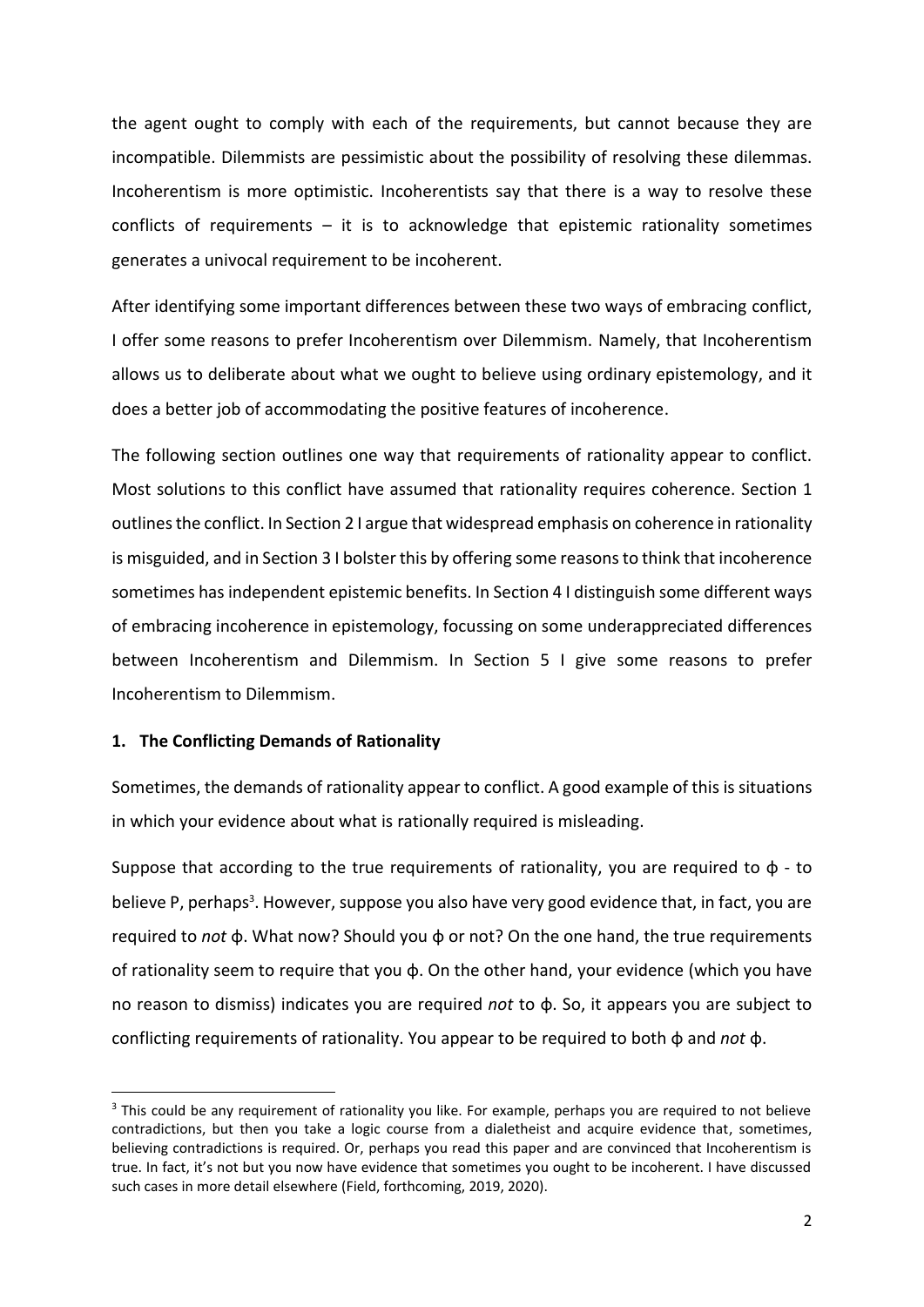This kind of situation can arise in any context in which we deliberate about the epistemic status of our beliefs: ordinary first order deliberation about what the evidence supports, philosophical deliberation about which epistemic theory is correct, or deliberation by a jury about what their evidence supports.

Here is the Incoherentist view: you should both believe what your evidence supports, and you should comply with the true requirements of rationality. So, in the example above, you should believe "I ought not ɸ", because this is what your evidence supports, but you should also comply with the true requirements of rationality. So, you should also ɸ.

It is worth saying something about what I mean by the 'true requirements' here. Obviously, there is something platitudinous about saying that 'according to the true requirements, you ought to  $\phi'$ . That is precisely what is at issue – what the true requirements are, in this case. However, it is important that the puzzle is stated in this way. The conflict arises only on the assumption that there is some fact of the matter about what the true requirements of rationality are, and it is possible to be mistaken about what they are. Incoherentism says that being mistaken, even rationally, about what the true requirements are does not change the facts about what they are.

Incoherentism recommends this because it endorses two key assumptions about rationality: that it requires that you believe what is supported by your epistemic situation, and there is at least one further requirement of rationality applicable to all agents, in all situations. When we combine these two assumptions with the more controversial claim that rationality does not always require coherence, we get the result that Incoherentism permits rational belief combinations that involve both beliefs of the form *I ought to ɸ*, and *not-ɸ*. This is unusual in epistemology: most views have assumed that rationality requires coherence. The following section examines this idea that rationality requires coherence and argues that it is misguided.

## **2. Coherence is overrated**

It is widely thought that evaluations of rationality involve, either entirely or in part, an evaluation of whether an agent is *coherent*. In evaluating whether an agent is coherent, we might ask whether their attitudes are consistent, whether their credences are probabilistically coherent, whether their reasoning obeys rules of closure, or whether their first order attitudes cohere with their higher order attitudes. It is this final sense of coherence that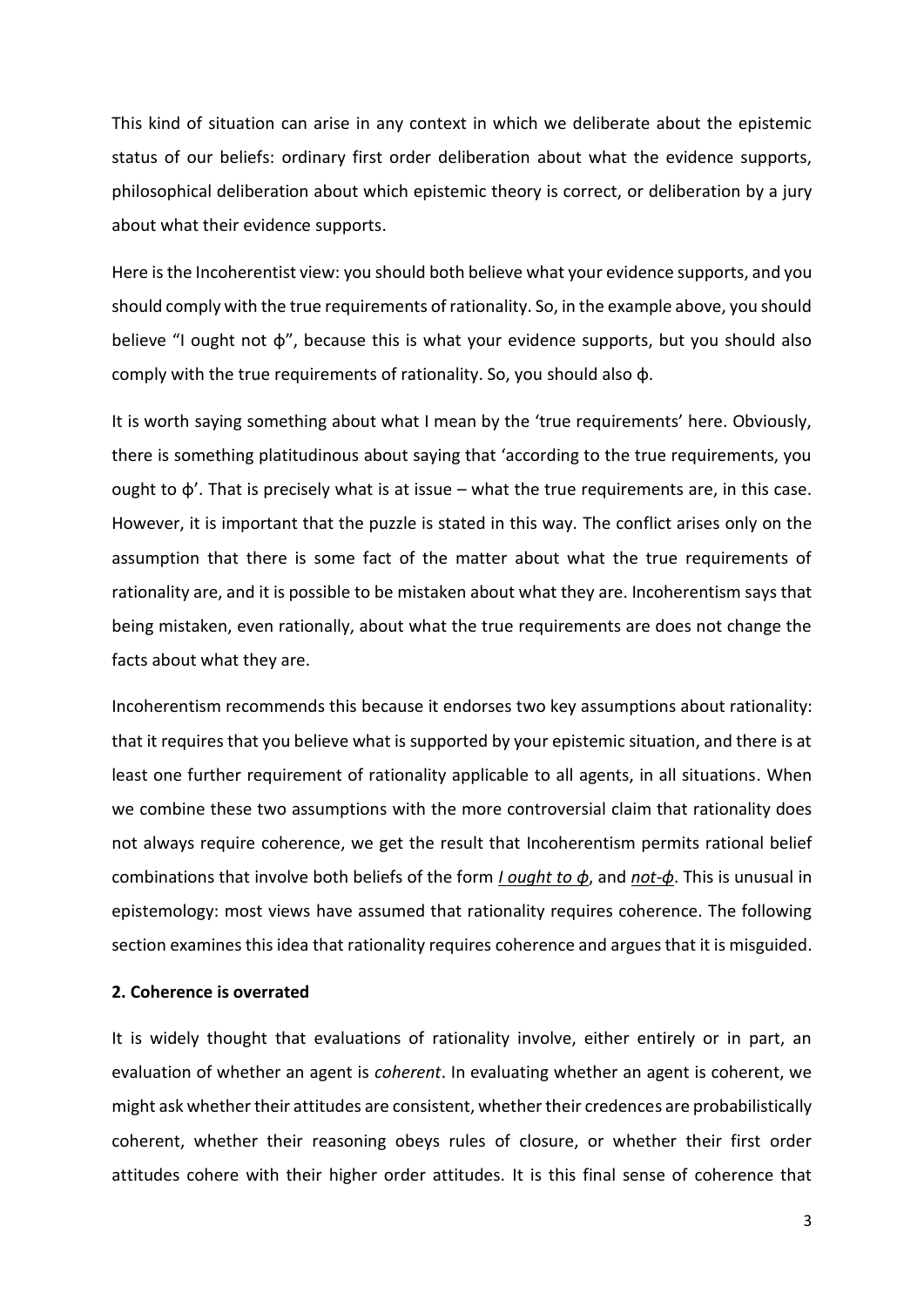Incoherentism sometimes requires<sup>4</sup>. If rationality were primarily about coherence, then this narrows down the possible answers to the problem of conflicting requirements: you should either do what you believe you are required to do (and violate the requirements of rationality), or you should do what you are required to do and also believe that this is what you are required to do. In other words, you should comply with the following wide-scope principle:

### *Enkratic Principle*: O (BOΦ → Φ)

Reading O as "rationally required", and Φ as representing an epistemic attitude, the Enkratic Principle says that rationality requires *either* having the attitudes you believe you ought to have, *or* giving up the belief that you ought to have those attitudes. It prohibits combinations of attitudes that include the belief that believing P is required, but not the belief P.

Incoherentism denies that the Enkratic Principle is a requirement of rationality. This is because it thinks that there are some situations in which the rational thing to do is to believe that you ought to have some epistemic attitude, but not actually have that attitude. This is a violation of the Enkratic Principle. As Incoherentists see it, we are sometimes required to violate the Enkratic Principle because rationality requires that you believe what is supported by your epistemic situation, and it also requires that you obey the true requirements of rationality, whatever they are. In absence of independent reasons to comply with the Enkratic Principle<sup>5</sup>, if S is in a situation that supports false belief about what is rationally required, Incoherentism will say that she is required to violate the Enkratic Principle.

I am not the first to wonder if coherence might be overrated as a rational ideal. There are many other examples of scepticism about the value of coherence. For example, Broome and Kolodny begun a distinct debate asking whether there might sometimes be good reasons to be incoherent<sup>6</sup>. Others have questioned whether the demands of logical consistency are

<sup>4</sup> While I am not entirely convinced of the value of the other kinds of coherence, the focus here is on levelcoherence. Incoherentism says that level-incoherence is sometimes required. Later in this section, I argue that some first order incoherent beliefs are permissible – when one's (incomplete, or flawed) evidence supports them (as in FORUMS, p.6). However, I do not think that these beliefs are required.

<sup>&</sup>lt;sup>5</sup> I argue that there is no such independent reason elsewhere (Field (forthcoming, ms)).

<sup>&</sup>lt;sup>6</sup> See (Broome, 1999, 2007, 2013; Kolodny, 2005, 2008; Raz, 2005). This debate is distinct from the one I am engaged with here. This other debate has usually identified 'rationality' with 'coherence' and characterised the guiding question as 'could there be a reason to be irrational?'. Here, I am not assuming that rationality requires coherence, so a better way to characterise this debate is as asking whether there could be reasons (particularly, reasons of the 'right kind' – that is, epistemic reasons) to be incoherent.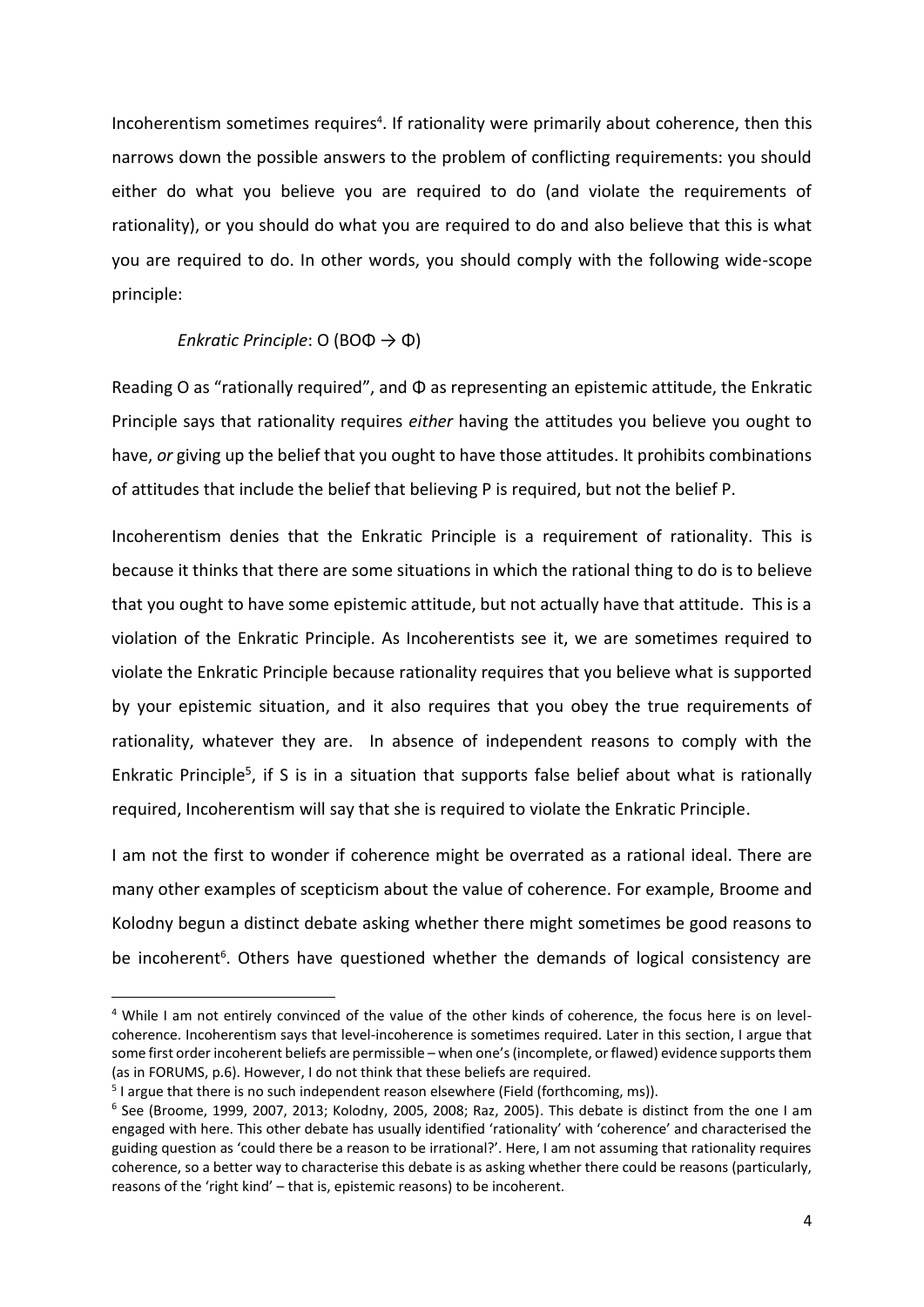normative for belief<sup>7</sup> . Dialetheist logicians have thought that logic *is* normative, but that semantic paradoxes such as the Liar mean that the correct logic permits rational incoherence<sup>8</sup>. And, some evidentialists have thought that the possibility of misleading higher order evidence means that sometimes our evidence supports incoherent combinations, such as both "P" and "my evidence does not support P"<sup>9</sup> .

However, those who have argued against coherence requirements of rationality have, for the most part, done so negatively. They have offered reasons to be incoherent that outweigh the value of being coherent – semantic paradoxes, eccentric billionaires willing to pay you to be incoherent, or evidential support. These debates tend not to disagree that coherence is, in general, rationally valuable. They just think it is not quite as good as other epistemic goods that might sometimes be on offer<sup>10</sup>. Incoherentism, in contrast, says that it is sometimes good to be incoherent. The key point is that Incoherentists think that incoherence can sometimes be a positive thing, from the point of view of rationality.

One of the main reasons coherence has been thought rationally valuable is that rationality has been taken to be primarily concerned with having a perspective on the world that is internally consistent<sup>11</sup>. On this view, rationality is a property that supervenes entirely on an agent's internal mental attitudes. Coherence is an essential property of rationality if in evaluating an agent we are considering only her mental attitudes and not how those attitudes match up with the facts. On this view, coherence is always rationally valuable $^{12}$ . Since the Enkratic Principle preserves a particular kind of coherence between attitudes, the Enkratic Principle is just a consequence of being committed to this internalist idea that epistemic rationality primarily concerns coherence. There is no getting around this.

<sup>7</sup> See in particular (Harman, 1986), as well as (Besson, 2012; Hjortland, 2017; Macfarlane, 2004).

<sup>8</sup> See (Priest, 1979, 1985, 2005, 2006).

<sup>9</sup> See (Lasonen-Aarnio, forthcoming, 2020, 2014; Weatherson, 2010, 2019).

 $10$  For example, Priest views consistency as one among many desirable qualities that a rationally acceptable theory should have, others being: 'simplicity, problem-solving ability, non-adhocness and fruitfulness' (2004: 32).

<sup>&</sup>lt;sup>11</sup> This is not the only argument in favour of the Enkratic Principle, though as I argue elsewhere (Field (forthcomoing, ms)), it is difficult to find good independent reasons to like the Enkratic Principle, meaning that when it leads to problematic conflicts between requirements of rationality, there is little reason to cling to it. <sup>12</sup> See (Gibbons, 2013; Kvanvig, 2014; Lord, 2018; Zimmerman, 2008).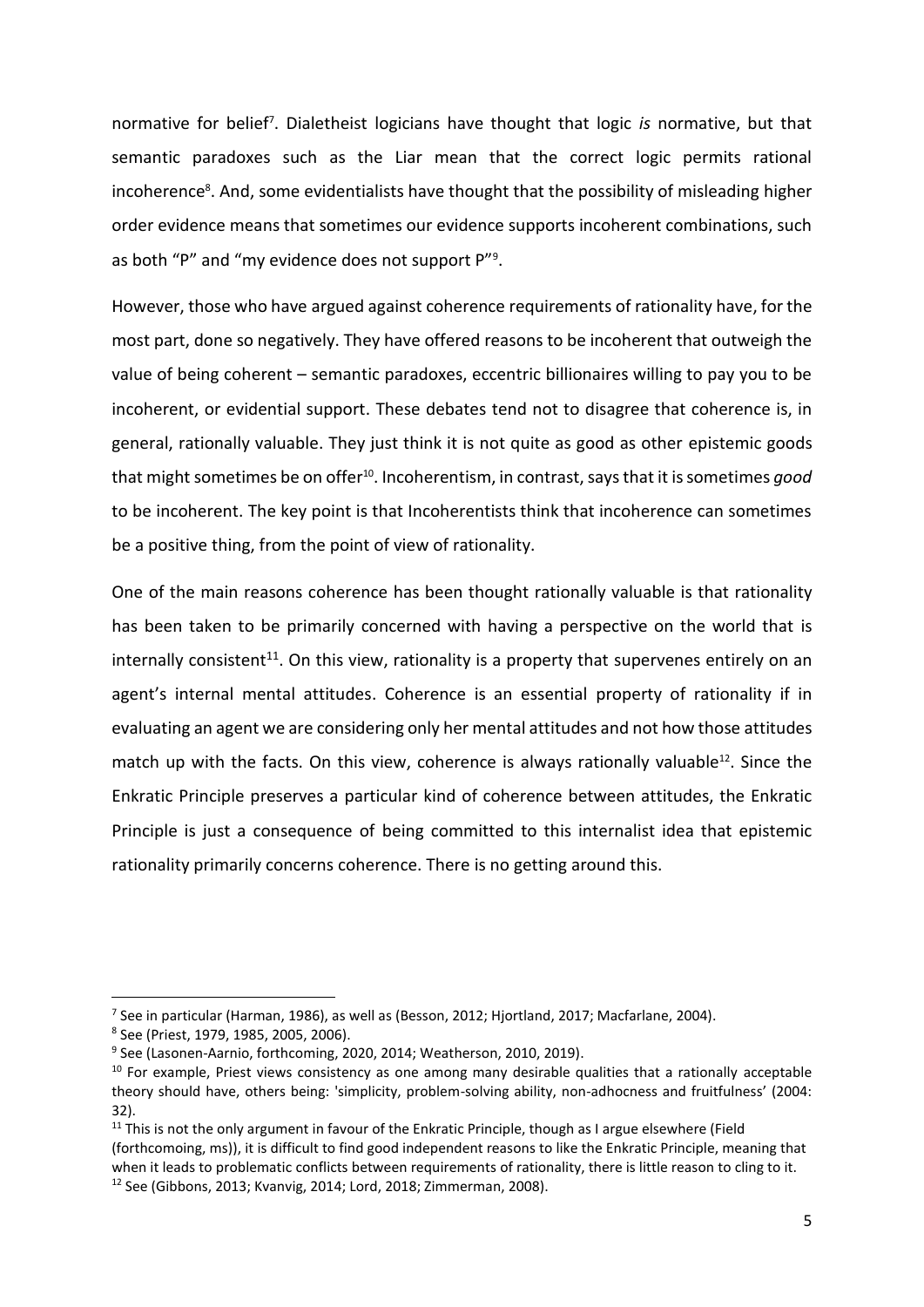Incoherentism does not think that coherence is an essential property of rationality, nor even particularly rationally valuable. Although, it often accompanies instances of doxastic rationality, it is not valuable in itself.

There are various familiar reasons to worry about purely coherentist accounts of epistemic rationality. For example, if coherence were all that mattered, this would imply that any attitude at all could, in principle, be rational. This makes a mystery of the value of rationality<sup>13</sup>. Early objections to coherentism pointed out that entirely false belief sets can count as justified when all that is required for justification is coherence (see Sosa (1980: 19)). This possibility makes the value of rationality particularly mysterious for agents with many false beliefs. If attitudinal coherence were the only requirement of rationality, there would be no reason to expect that being rational would lead to valuable epistemic goods such as truth and knowledge. This would exasperate the epistemically negative consequences of false belief. Agents would be incentivized to adjust their belief sets to maintain coherence with a false belief, thus taking themselves ever further away from belief sets that accurately reflect the world<sup>14</sup>.

Coherence certainly does not seem valuable when it appears in the absence of other epistemic goods. Consider the following example:

FORUMS: Billy stays up all night reading nonsense on forums frequented by conspiracy theorists. He acquires a coherent web of beliefs that support various deranged conspiracy theories. The deeper he goes into the conspiracy theorists' forums, the more coherent and false beliefs he adds to his web. In the morning, he wakes up and reads a report from the BBC that conflicts with his web of nonsense. Noticing the conflict, he dismisses the BBC report as misleading.

Billy's beliefs, after he dismisses the BBC report, are coherent. However, they are also false and completely detached from reality. In becoming coherent in the way that he does, Billy takes himself further away from truth and knowledge, and deeper into the clutches of falsity and conspiracy theory. In epistemically evaluating Billy, how should we count his beliefs'

<sup>&</sup>lt;sup>13</sup> A mystery that has gone unsolved for some time (see Broome (2013), Kolodny (2005), Raz (2005)).

<sup>&</sup>lt;sup>14</sup> This is particularly worrying in light of the observation that those who believe conspiracy theories often have coherent belief sets (see Nguyen (2018a, 2018b)).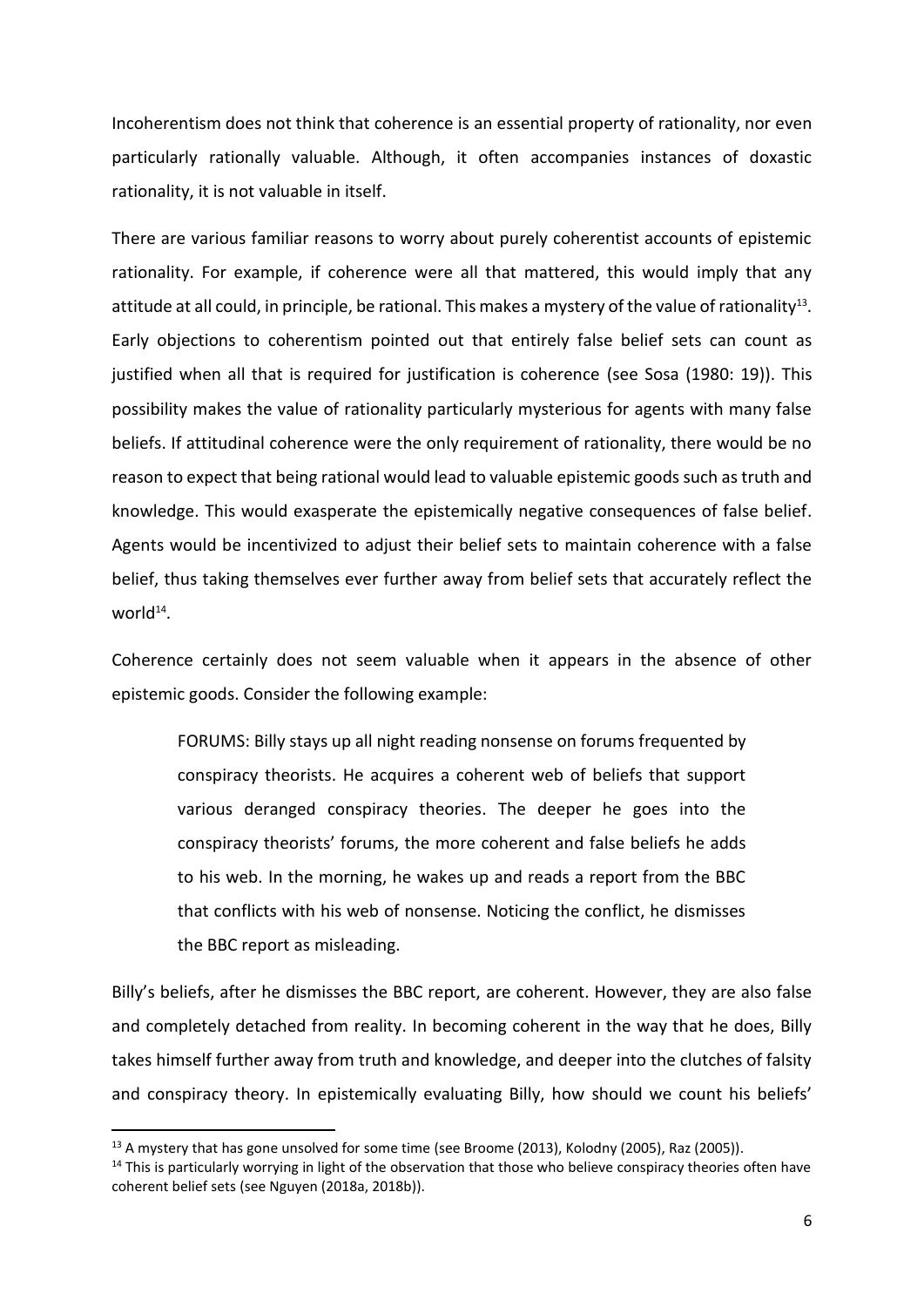coherence? If coherence were rationally valuable in itself, we should approve of it – we should think that it is one good thing to say about Billy's attitudes (albeit the *only* good thing). However, FORUMS also illustrates how coherence can be dangerous when in the wrong hands. In this case, coherence does not seem to be a particularly good thing – it leads Billy astray, reinforces his conspiracy theories, and causes him to end up believing more falsehoods.

One way to explain what is going on here is that, usually, coherence goes together with other epistemically valuable things. For example, being coherent is often a way of believing true things, manifesting success-conducive dispositions<sup>15</sup>, responding correctly to our (possessed) reasons<sup>16</sup>, or respecting the evidence<sup>17</sup>. However, while this explains why we tend to associate coherence with rationality, it does not tell us that coherence is valuable in itself, because it does not show that coherence is also valuable when these other epistemic goods are absent. At best, this might give us an error theory that explains why we thought that coherence was required by rationality<sup>18</sup>.

Coherence is most useful when we begin from beliefs that are true. Suppose I know P, and I know that I know P. Suppose that I am trying to decide whether to believe Q or not-Q, and I have no reason to think that either is more likely to be true than the other. If Q is inconsistent with P, then I can rule it out and infer not-Q, since this is the only remaining option. I have used coherence to increase my knowledge. However, this strategy is successful only when we begin from knowledge that we know we have. Unfortunately, ordinary non-ideal beings are often not in this situation. When we use this method beginning from unknown beliefs, we risk ending up with even more false beliefs. So, at least for fallible and non-ideal agents like us, coherence is of limited value for epistemic inquiry. Exactly the same applies to non-ideal inquiries about what we ought to believe. If S believes that she rationally ought to believe P, and this is true, then coming to believe P is an improvement. However, if this is false, and P is rationally prohibited, then it worsens her epistemic situation by causing her to believe something irrational.

<sup>15</sup> Lasonen-Aarnio (2020).

<sup>16</sup> Lord (2018).

<sup>17</sup> Feldman (2005), Worsnip (2018).

<sup>&</sup>lt;sup>18</sup> This is something I argue for elsewhere, so I won't dwell on it here (Field, forthcoming, ms).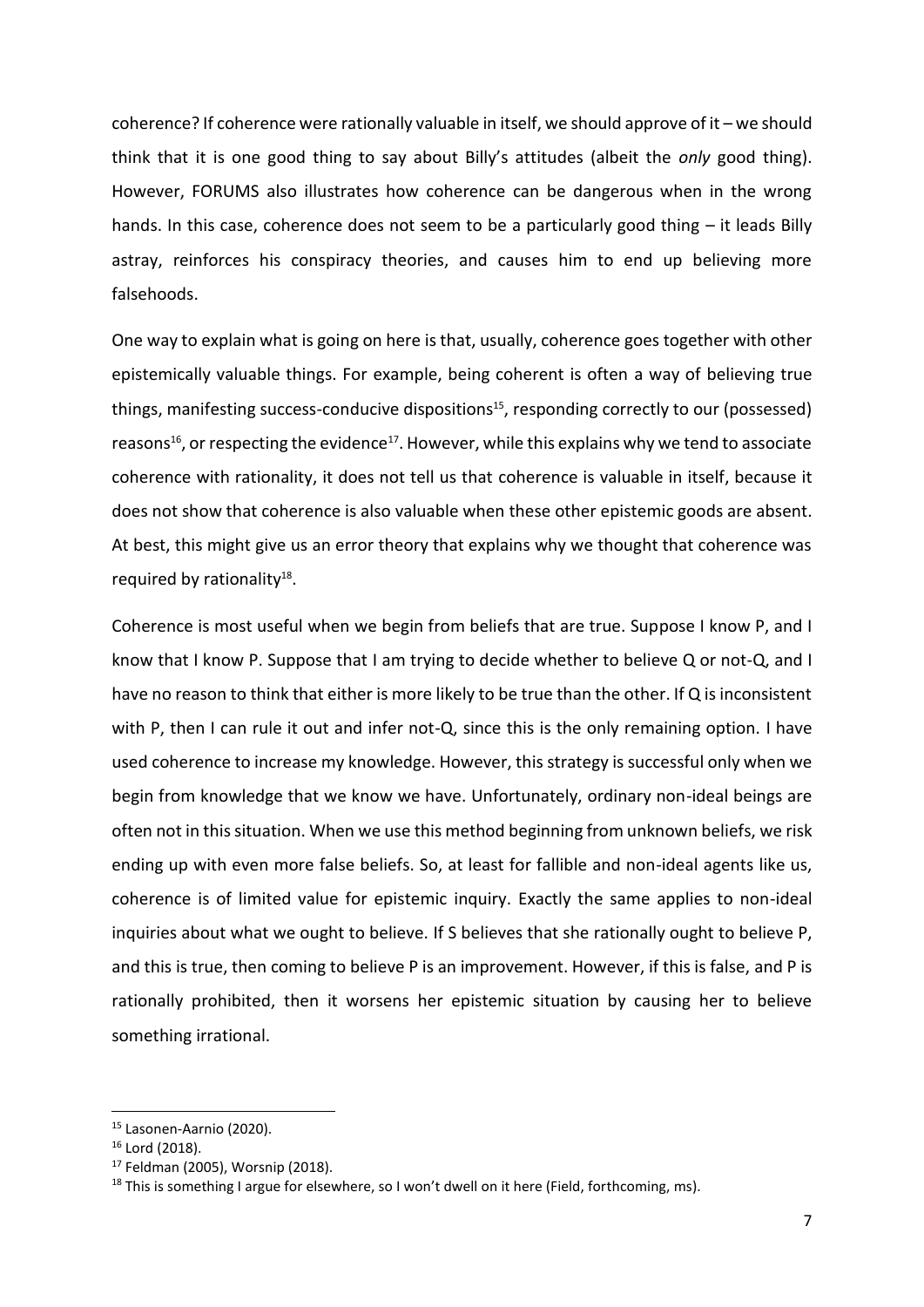One might be tempted to think that coherence requirements on rationality are justified not by the value of coherence, but rather the disvalue of incoherence. Classical logic prohibits contradictions in large part because of the trouble contradictions cause, and we might think that something similar applies to other kinds of incoherence. Not only are contradictions obviously false, but standard classical disjunction rules mean that anything follows from a contradiction. It cannot be rational to believe contradictions, because it cannot be rational to believe everything – this would make our beliefs trivial. Additionally, barring quantum strangeness, we know that logically inconsistent sets of propositions cannot be true. This means that someone who believes obviously inconsistent propositions can easily know that they have at least one false belief. This means that if they continue believing the inconsistent set, they would be knowingly believing at least one false thing, as well as something that they know they cannot know. This seems bad, and one good thing to say about coherence is that it protects the agent from this bad situation<sup>19</sup>. However, as the following section argues, it is not so clear that incoherence is *always* bad.

## **3. Incoherence is Underrated**

Those who have argued against coherence requirements of rationality have usually done so in a negative way. They have offered reasons to be incoherent that outweigh the requirements of coherence, without saying that there is anything good about incoherence. In this section, I suggest that there are some positive things to be said in favour of incoherence, at least sometimes, for some non-ideal agents with incomplete information.

# *3.1 Signals*

The first positive thing to say about incoherence is that it can serve as an indication of epistemic problems, signalling the need for correction or double-checking.

For Socrates, alerting people to incoherence in their philosophical views was an essential teaching tool, and the resulting *aporia* an important step on the road to truth and knowledge. Proof by contradiction also makes use of incoherence as a way of furthering inquiry. A derived contradiction acts as a signpost that means 'stop, something has gone wrong!'. Incoherence is also useful in argumentative interactions – mutually acknowledged inconsistency can help

 $19$  This is perhaps what Lord (2018) has in mind when he says that coherence protects agents from rational criticism.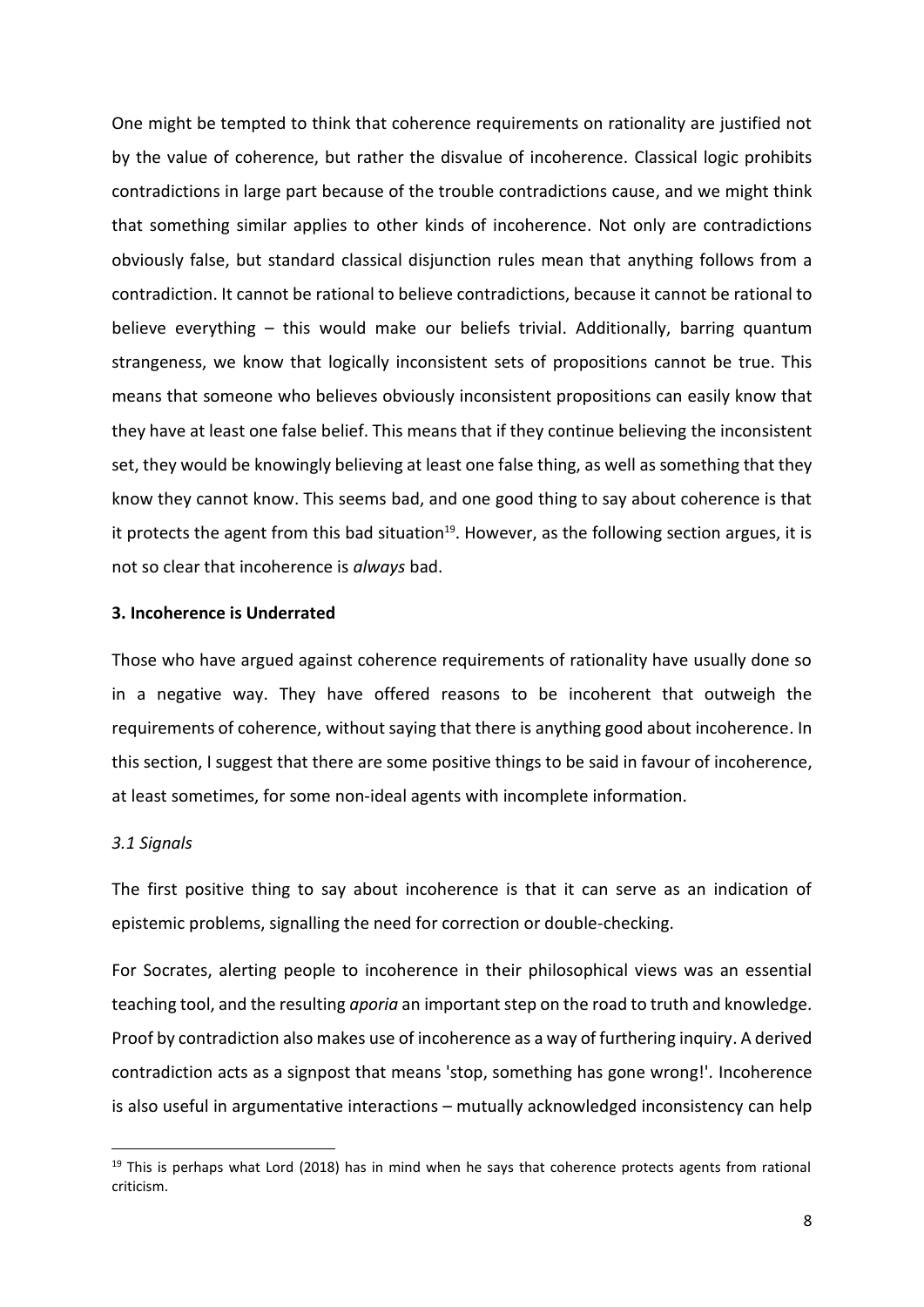interlocutors with disparate commitments to agree on when theories should be rejected. Whatever else has been called into dispute, rational interlocuters will typically agree that believing contradictions is unacceptable<sup>20</sup>.

Incoherence can alert individuals to problems with their beliefs, prompting them to subject them to closer scrutiny, or seek out more evidence<sup>21</sup>. This is usually an epistemically better thing to do than merely reconcile the incoherence without undertaking further inquiry. For example, compare Billy to another frequenter of dodgy forums:

FORUMS 2: Sanjay stays up all night reading nonsense on forums frequented by conspiracy theorists. He acquires a coherent web of beliefs that support various deranged conspiracy theories. In the morning, he wakes up and reads a report from the BBC that conflicts with his web of nonsense. He believes the report, notices the conflict, and is puzzled.

Whereas Billy remedied his incoherence quickly, by immediately dismissing the evidence from the BBC report, Sanjay does not. This puts Sanjay in a better situation to Billy, because he has an epistemic tool that Billy lacks. His puzzlement is a signal – it gives him reason to scrutinise his beliefs further. Billy does not have this reason – from his perspective all is well, there is no incoherence, and so no reason to inquire further. Furthermore, retaining the inconsistent belief allows Sanjay to revisit the matter later. As he receives further information, he may even be able to dig himself out of his web of conspiracy theory. For example, if he reads more trustworthy sources that cohere with the BBC report and conflict with the conspiracy theories, the epistemic weight of the conspiracy theories will be gradually outweighed.

In cases like this, incoherence is a healthy part of rational inquiry that has a non-ideal starting point. This would be difficult to capture if we thought that Sanjay was always rationally required to maintain a coherent perspective.

Incoherentism has no trouble capturing this. It says that not all incoherence is irrational, indeed, sometimes agents *should* have incoherent beliefs. Incoherentism is thus able to

<sup>&</sup>lt;sup>20</sup> Assuming that both parties accept classical inference rules, and therefore that anything follows from a contradiction, then both will agree that believing *all* statements would be irrational, so neither should believe a contradiction. If one party in the argument believes all statements, then they also believe the other party's theory, and so the argument breaks down.

<sup>&</sup>lt;sup>21</sup> As Lasonen-Aarnio (2020) puts it, incoherence can be a striking and 'conspicuous' reason to revise our beliefs.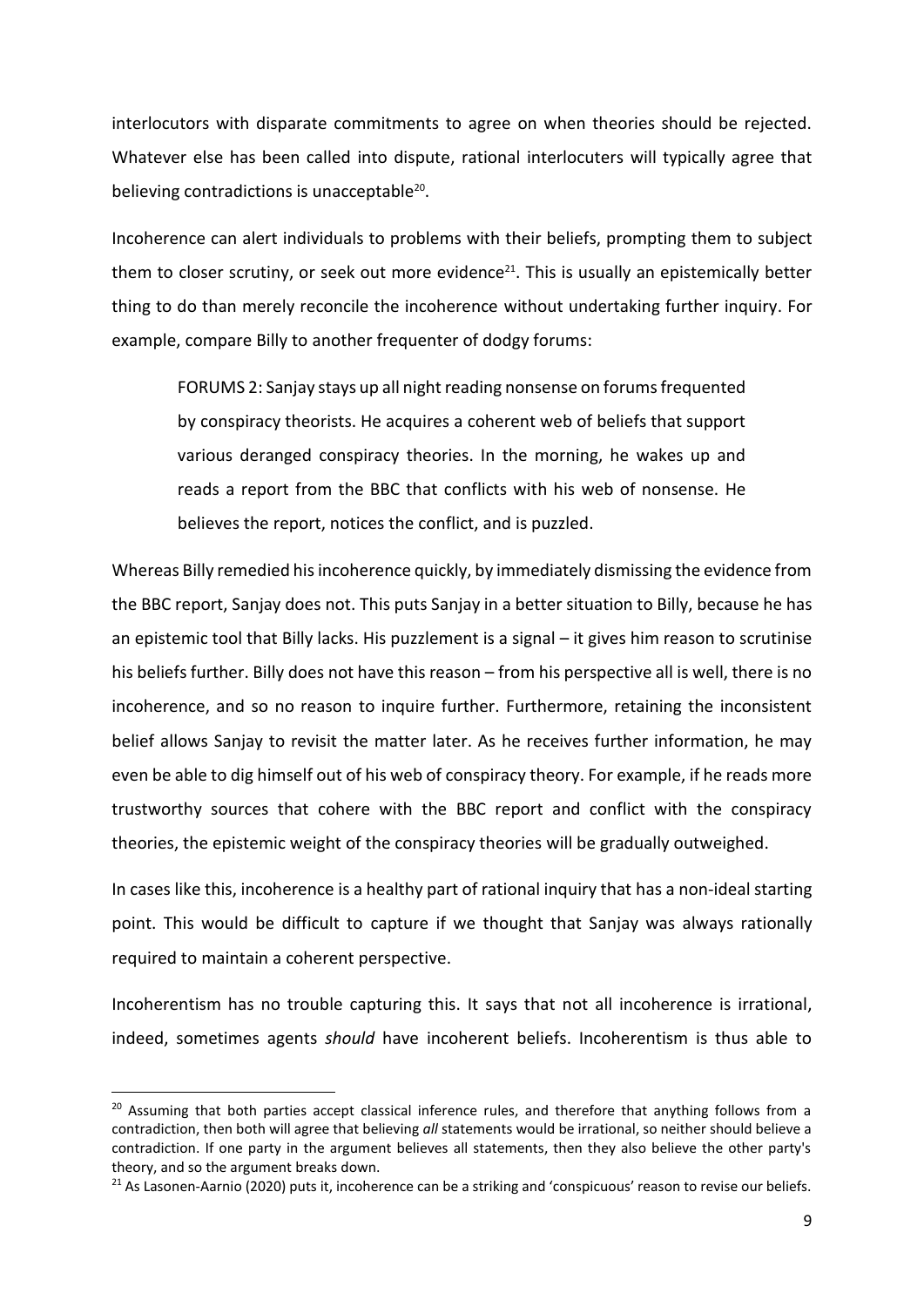accommodate the rationality of Sanjay's incoherent puzzlement. It is worth clarifying that Incoherentism does not say that Sanjay ought to *remain* incoherent. Ideally, this incoherence would be the beginning, not the end of inquiry. The point is that at the moment of puzzlement, before inquiry has continued, Sanjay is rational.

Of course, we might wonder whether there is a way of capturing these benefits of incoherent puzzlement without endorsing the view that it is sometimes rational to have incoherent attitudes. For example, perhaps Sanjay should *suspend* on the conflicting BBC report, rather than believe it (Lord and Sylvan, forthcoming). As a first pass, the idea that Sanjay could choose to suspend judgment rather than believe suggests a degree of doxastic control that it is not clear we have. However, even if we did have such control, there are at least three further problems with this suggestion.

First, it is not clear that suspension would be able to generate the same benefits as incoherent beliefs. Incoherent beliefs are useful because they are signals that prompt further inquiry. To be good signals, they need to be striking. Requiring the agent to adopt a weaken attitude would be detrimental to this purpose. If Sanjay suspends on the report, but continues to believe the conspiracy theories, then the conspiracy theory beliefs will occupy a stronger epistemic position in his epistemic perspective. He will have reasons to prioritise them over other conflicting information he might receive, and this will exasperate his problems<sup>22</sup>. Second, it is not clear that suspending will always be a rational response that will save us from incoherence. If I believe P, but merely suspend on not-P, this also exhibits incoherence – if I think that P is true, basic logic tells me that not-P must be false. So, it's not clear that suspending would solve the problem. Third, if we think that there are positive epistemic duties to believe propositions that we have sufficient evidence for, then suspending on the BBC report may be a violation of those duties $^{23}$ .

Both Billy and Sanjay immediately notice the incoherence between their conspiracy-theoretic beliefs and the BBC report. The difference between them is in how they respond to this

<sup>&</sup>lt;sup>22</sup> Could he suspend on both the report and the conspiracy theories? This would put the beliefs on an equal footing, but it would be an impractical strategy over time.

<sup>&</sup>lt;sup>23</sup> As Simion (forthcoming) argues. Of course, that depends on whether we think that the BBC report constitutes 'sufficient evidence' for these agents, which will depend on the stance we take on what evidence is. This is somewhat beside the point here, but on at least the more factive conceptions of evidence, the report does constitute evidence.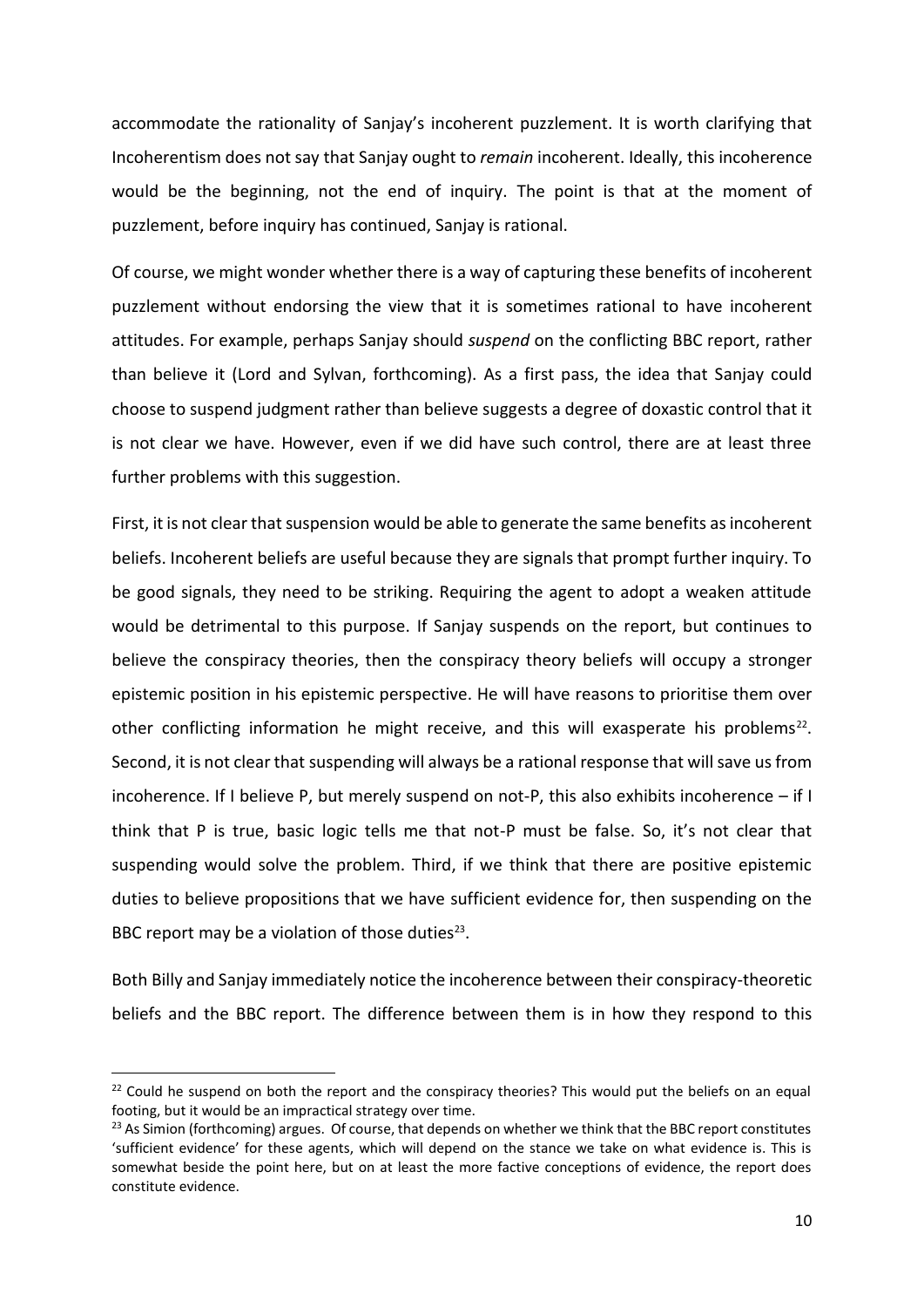incoherence. Billy dismisses the report, embarking further into a dark web of conspiracy theory; Sanjay remains puzzled, and (we hope) uses this puzzlement to improve his beliefs. We might wonder how to evaluate unnoticed incoherence. Traditionally, philosophers have thought more positively about unnoticed incoherence than noticed incoherence. This makes sense if we precede from the assumption that incoherence is always irrational. If the agent has not noticed the incoherence, it is perhaps unreasonable to expect her to amend it, and unfair to blame her for the failure. If she has noticed it, but not amended it, then she is responsible for the irrationality. However, noticing the potential epistemic benefits of incoherence might push us to think differently. Billy and Sanjay are better off in virtue of having noticed their incoherence – noticing it allows them to do something about it. Although Billy precedes in the wrong way, noticing the incoherence at least gave him the opportunity to move towards the truth. Of course, if there were independent reason to think that coherence was epistemically good, this argument would be suspicious – one epistemic wrong does not make a right. However, if the most important reasons to like coherence are its connection to truth, and sometimes being incoherent can be a more positive influence on whether we believe the truth, then we should acknowledge that incoherence is sometimes a positive epistemic influence, and all the more positive when it is recognised by the agent.

Of course, ideally we would not need incoherent beliefs to prompt us into managing our beliefs well. Ideally, we would always be in a position where we were able to find the error, work out what to do about it, and reach a conclusion that is both true *and* coherent. But, we are not ideal. In the absence of further information or immediate opportunities to investigate further, incoherence is often rationally valuable.

#### *3.2 Epistemic Goods*

Sometimes, adopting incoherent attitudes can be a way to get epistemic goods directly. Truth is the clearest example. Sometimes, incoherent states are true. While this is not the case for logical inconsistencies, level-incoherent combinations prohibited by the Enkratic Principle can be true. This is because matching first and higher order propositions do not entail each other. Suppose that you parked your bike in the shed last night, as usual, and you have no reason to suspect that it is anywhere else now. The following proposition is true: *you ought to believe that your bike is in your shed*. You ought to believe that your bike is in your shed because you remember putting it there, your memory is reliable, you live in a safe neighbourhood where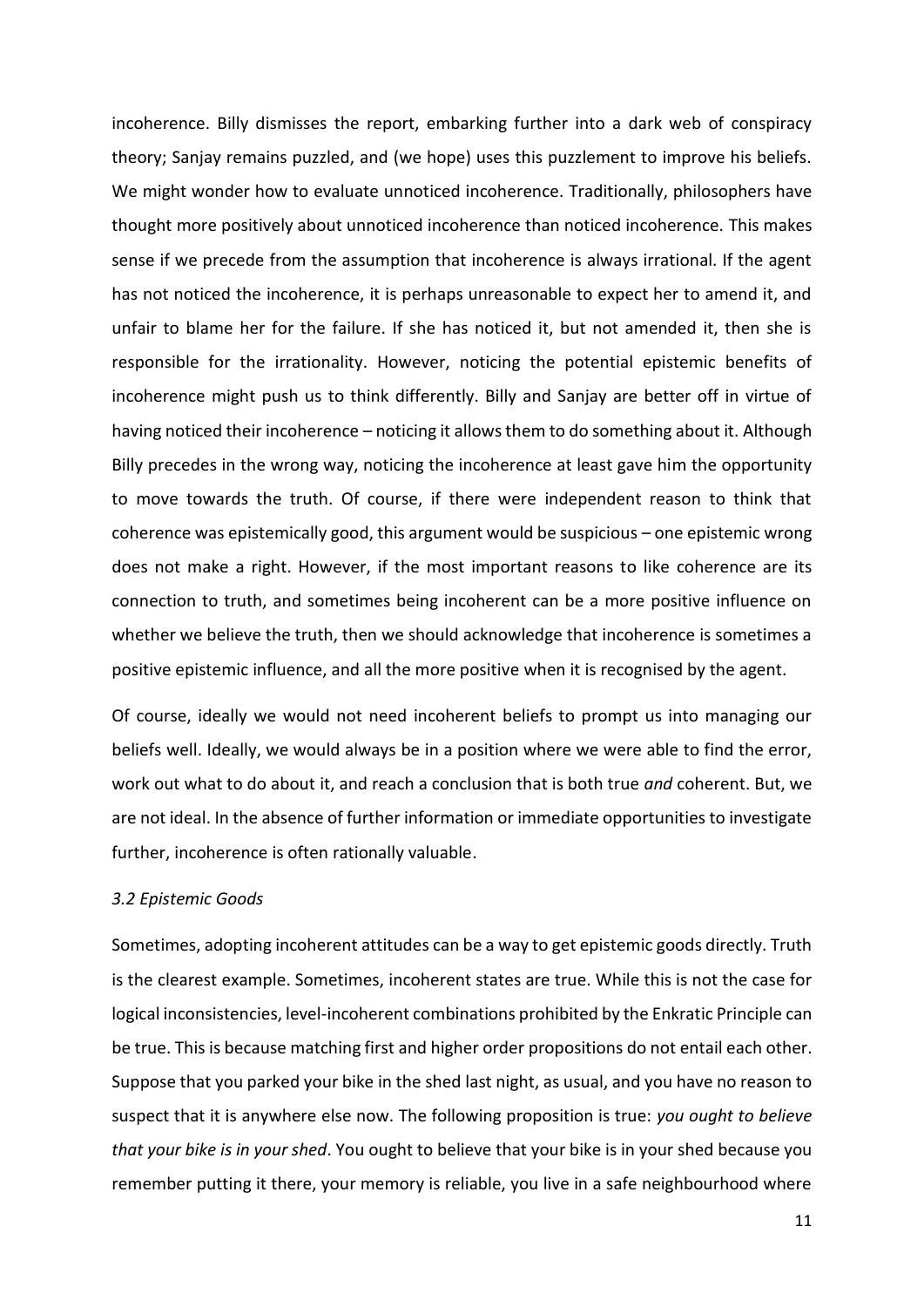bike theft is rare, and so on. However, none of this *entails* the proposition *your bike is in your shed* – I might have stolen it without your knowledge. So, sometimes incoherent propositions are true.

Incoherent attitude combinations can also, at least on some views, be supported by one's total evidence. Evidence for P is not conclusive evidence for *you ought to believe P*, making possible situations in which both P and *you ought not believe P* are supported by the evidence. Such situations could also arise when your evidence supports P, but is not sufficient for justification or knowledge – you have evidence for P, but it's not clear that you ought to believe P. Misleading higher-order evidence provides examples of this – in such cases, both P and *my evidence is unlikely to support P* can be true. This is even clearer in the case of credences (rather than full beliefs). A tiny reduction in evidential support for *you ought to believe P* will not necessarily immediately have a corresponding impact on the evidential support you have for P itself. Suppose you correctly prove some logic theorems. You are justified in having very high credence in their solutions. Then, you receive evidence that there is a small chance that your coffee was spiked with a bad-reasoning drug. If it was, then you should not be confident in the logic theorems, because the drug causes your proofs to be fallacious. So, you should have some credence in the proposition that you ought not believe the theorems. However, because these are logical theorems, this is a problem. If you are justified in them, you are justified to a maximal degree<sup>24</sup>. If not, then you are not justified at all. Reconciling the evidence you have about the possibility of spiked coffee, and your evidence about the theorems is difficult, at least if we want to preserve both level-coherence among credences and a traditional view of a priori justification for logic<sup>25</sup>.

If level-incoherent combinations can be both true and supported by the evidence, we might wonder whether they can also be known. Here is a possible example:

*Kids These Days.* Epistemologists in the future have developed a device, the Excellent Evidence Evaluator™, which can perfectly evaluate what one's evidence supports at any particular time. Everyone uses these devices and comes to depend on them. Your great-granddaughter has one of these

<sup>&</sup>lt;sup>24</sup> At least, that is the standard view. In fact, I have offered some reasons to be suspicious of this in previous work (Field, forthcoming, 2019, 2020). I think those reasons also support incoherentism.

<sup>&</sup>lt;sup>25</sup> See (Christensen, 2010; Schoenfield, 2015; Sliwa & Horowitz, 2015; Brian Weatherson, 2019).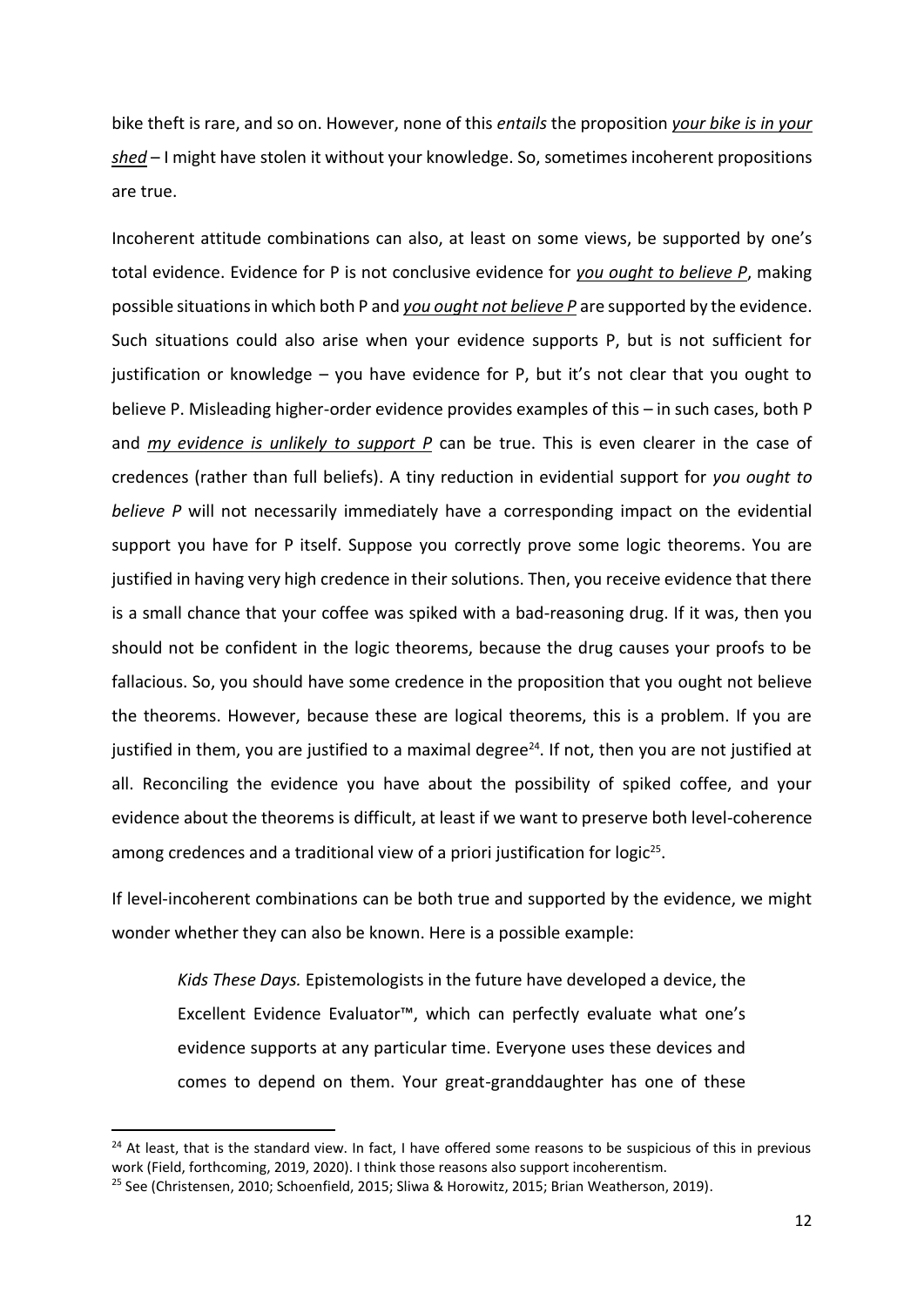devices, and uses it to manage her beliefs. One day when she checks it, her device indicates that her evidence supports both P and that the evidence does not support P, a level-incoherent combination<sup>26</sup>. She believes, on this basis, both "P" and "my evidence does not support P".

Does your great-granddaughter know both P and that her evidence does not support P? If the Excellent Evidence Evaluator™ is good enough, then this is plausible. Her beliefs are true, they are properly based on evidence that supports them, they are safe (we can assume that if the evidence was otherwise, the Excellent Evidence Evaluator™ would not have said it was, and your great-granddaughter would not have believed that it was). Note that it does not matter here whether we interpret the Excellent Evidence Evaluator™ as also taking into consideration the evidence it generates itself, when it makes recommendations. If it does, then your greatgranddaughter gets extra evidential support for both P and that her evidence does not support P. If it does not, then your great-granddaughter simply gets information about what other evidence in her situation supports.

So, in some (unusual) cases, level-incoherent beliefs can give us epistemic goods. They can be true, supported by the evidence, and even known. If this is right, then this makes incoherence more epistemically valuable than we might have thought.

### *3.3 Normative Deliberation*

The third, and perhaps most significant, reason that incoherence is sometimes rationally valuable is that permitting incoherence between our normative beliefs about what we ought to believe, and the rest of our beliefs, facilitates healthy rational deliberation about what we ought to believe. This should be particularly welcome news for epistemologists, but not only epistemologists. Juries considering a defendant's guilt, or scientists considering what to conclude must also sometimes consider whether their beliefs are well-supported. Views that permit incoherence between normative and everyday beliefs can allow agents to rationally respond to evidence about what they ought to believe in the ordinary way, with minimal disruption to the rest of one's beliefs.

<sup>&</sup>lt;sup>26</sup> It does not matter here whether we interpret the Excellent Evidence Evaluator<sup>™</sup> as also taking into consideration the evidence it generates itself, by making recommendations. If it does, then your grand-daughter gets extra evidential support for both <P> and <the evidence does not support P>. If it does not, then yourgrand-daughter simply gets information about what other evidence in her situation supports.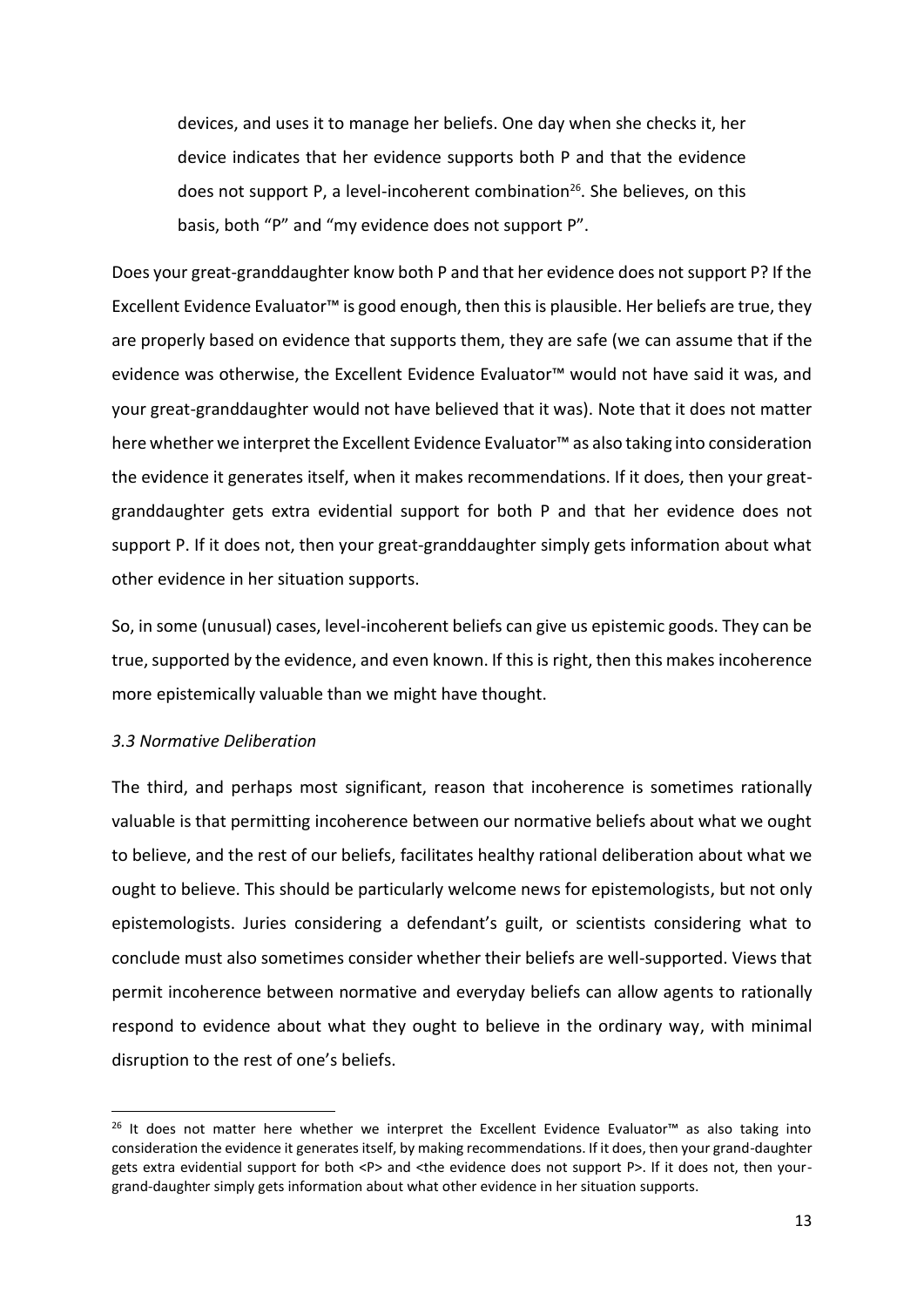Views that require coherence at all times cannot do this – they cannot allow agents to response appropriately to evidence about their normative beliefs while leaving the rest of their beliefs unaffected. If they receive evidence that they ought not believe P, then they must either reduce confidence in P, or dismiss the evidence. If they are in no position to dismiss the evidence, this can be highly destructive<sup>27</sup>. It may be that the higher order evidence was misleading, and there was nothing wrong with the belief that P. As Alexander puts it, "for philosophers who spend their time puzzling over the nature of epistemic justification, higherorder doubt is an occupational hazard." (2013: 2-3).

Some who endorse the Enkratic Principle have thought that the way around this problem is to argue that we are, in fact, always in a position to dismiss misleading evidence about what rationality requires (Ichikawa & Jarvis, 2013; Littlejohn, 2015; Smithies, 2012, 2015; Titelbaum, 2015). This view rules out the very possibility of having evidence that could support false views about what rationality requires. As I have argued elsewhere (2019), I think this claim about which evidential situations are possible is highly implausible. In ordinary cases, it would be highly inappropriate to dismiss evidence in this way, even if it is misleading. So, we would need a very good reason to think that misleading evidence about what rationality requires is to be treated differently to ordinary cases. The important point here is how detrimental this is to inquiry about normative beliefs. If misleading evidence about what rationality requires was impossible, no one could ever hold a false view about what rationality requires rationally.

In fact, I think there are plenty of examples of healthy deliberation about normative matters of epistemology in which we should evaluate an incoherent agent more positively than a coherent agent.

Consider two students studying epistemology. Both are studying some false epistemic view about what rationality requires. The view, says *rationality requires that you always ɸ*. I like to imagine that ɸ stands for "comply with the Enkratic Principle", but readers are free to imagine something else – perhaps "conciliate in response to disagreement", or "believe only what you know". The students are taking a class in which they receive various kinds of evidence for this false view. For example, they receive testimony from someone who seems like an expert, and

 $27$  As I have argued elsewhere, I do not think this is plausible (Field (2019)).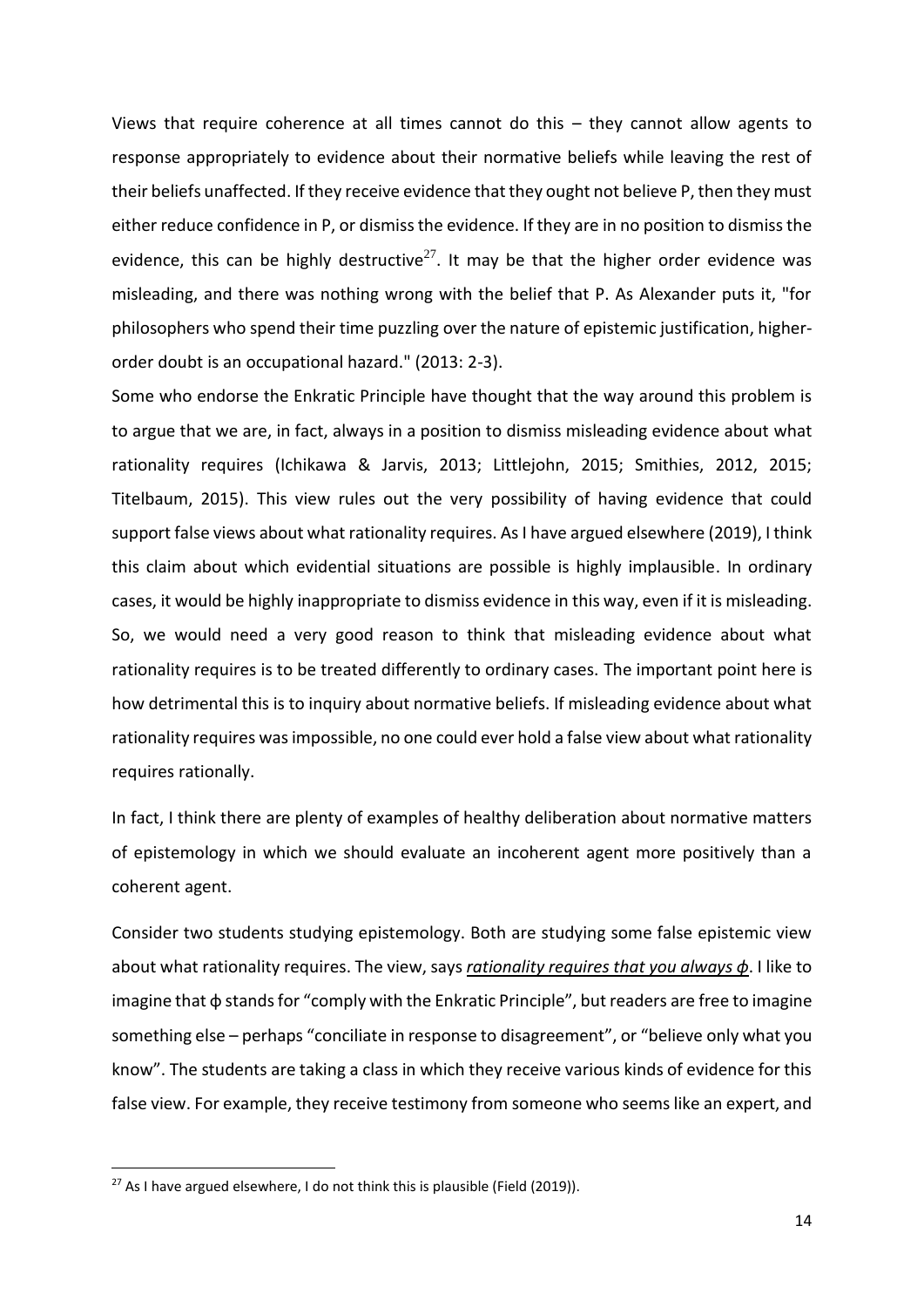they study all the best arguments for the view. Importantly, these are students – at this stage in their philosophical education they lack the ability to see through the arguments, and we should not expect them to exert excessive effort trying.

The first student, Andy, does not pay much attention in class or do the homework exercises. He exerts minimal intellectual effort, largely ignoring the arguments and testimony he receives in class, and would have nothing to say in response to them. He considers what rationality requires of him with respect to ɸ-ing, finds the idea of ɸ-ing "silly", and so refuses to believe that he is required to  $\phi^{28}$ . Although his beliefs are true and comply with the Enkratic Principle, this is not an example of rational deliberation about what rationality requires. Andy reasons "upstream"<sup>29</sup>, disregarding his evidence, and he does so for insufficent reason (he just thinks the view is "silly").

The second student, Anna, violates the Enkratic Principle but intuitively deliberates more rationally. Anna considers what her teacher says and the arguments studied in class. She sees how the arguments lead to the conclusion that rationality requires  $\phi$ -ing, and she sees no way to refute them, so she believes this. However, when she tries to actually ɸ, she finds this difficult – it seems so very counterintuitive. So, she has level-incoherent beliefs. However, she has managed her beliefs well. She believed the conclusion of a convincing argument, and she refrained from believing what seems counterintuitive. She is incoherent, but this incoherence stems from good epistemic dispositions. What this shows is that while we might have thought that complying with the Enkratic Principle was an example of good epistemic disposition, in virtue of promoting epistemic goods such as truth and knowledge, this is not always true. Sometimes, incoherent belief is a better route to these epistemic goods<sup>30</sup>. In absence of independent reason to think that the Enkratic Principle is a requirement of rationality, we should not assume that violations of the Enkratic Principle are always irrational<sup>31</sup>.

In the moral domain, the idea that our beliefs about morality can diverge from the facts about

 $28$  Compare cases of reliable clairvoyants (see Bonjour (1985)) – Andy gets it right, but does not have good reason to believe that he is getting it right. In fact, he may be doing even worse than the clairvoyents – he has *bad* reasons to think he is getting it right.

<sup>&</sup>lt;sup>29</sup> As Kolodny (2005: 529) puts it. See also Schroeder's 'symmetry' objection to thinking of the practical Enkratic Principle as wide scope (Schroeder (2004: 339)), which points out that only some of the ways one could bring oneself in line with the Enkratic Principle intuitively seem rational.

<sup>&</sup>lt;sup>30</sup> As (Lasonen-Aarnio, 2014, 2020; Brian Weatherson, 2019) have also argued. See also (Lasonen-Aarnio, forthcoming) on the role of dispositions in epistemic evaluation.

 $31$  I argue elsewhere that there is no such independent reason (Field, ms).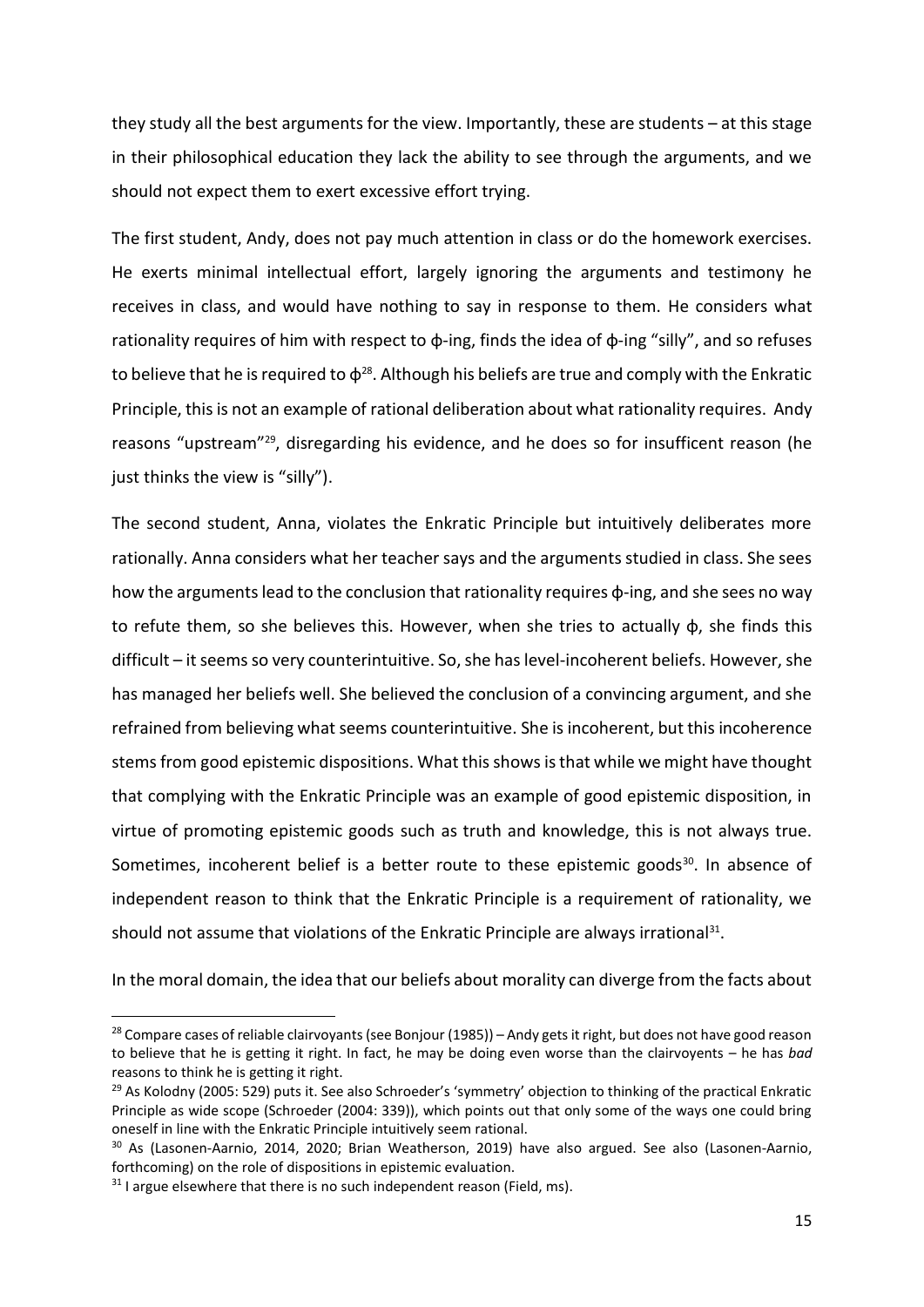what we ought to do is much less controversial. Various philosophers have thought that moral virtue and praiseworthiness comes apart from having true beliefs about what morality requires. These philosophers have thought it possible for agents to act akratically – doing something right while believing it is wrong – and nevertheless be fully praiseworthy. For example, (Arpaly, 2002; Harman, 2011; Brian Weatherson, 2019) endorse this conclusion about Huck Finn. In Mark Twain's novel *The Adventures of Huckleberry Finn*, Huck Finn famously does a good thing (freeing a slave) while believing that he is doing something wrong (stealing property). Their view is that Huck responds correctly to his reasons at the first order, and does the right thing, while being justified in believing that he is doing the wrong thing, because of his misleading evidential situation. Some have thought there are possible parallel epistemic cases (see Barnett, 2020). If this is right, and if rationality is, as some have thought<sup>32</sup>, a kind of epistemic praiseworthiness, then the possibility of rational level incoherence should not be thought so strange in the epistemic domain.

Some philosophers have attempted to accommodate the possibility of rational incoherence. The following section discusses these attempts, focusing on distinguishing the differences between Incoherentism and Dilemmism.

# **4. Accommodating Conflict**

In this section, I discuss strategies for accommodating conflicts between epistemic requirements. Of the four I mention, Dilemmism and Incoherentism are the most successful. I identify some important differences between the two views, before going on in §5 to argue that there are reasons to prefer Incoherentism – at least as a way to deal with higher-order conflicts between requirements.

### *4.1 Making Exceptions*

First, some have attempted to accommodate cases in which incoherent attitudes seem rational by simply bracketing them. For example, Horowitz argues that level-coherence is necessary for rational belief in the majority of cases, but there are some cases in which the

<sup>&</sup>lt;sup>32</sup> See e.g. Lord (2018).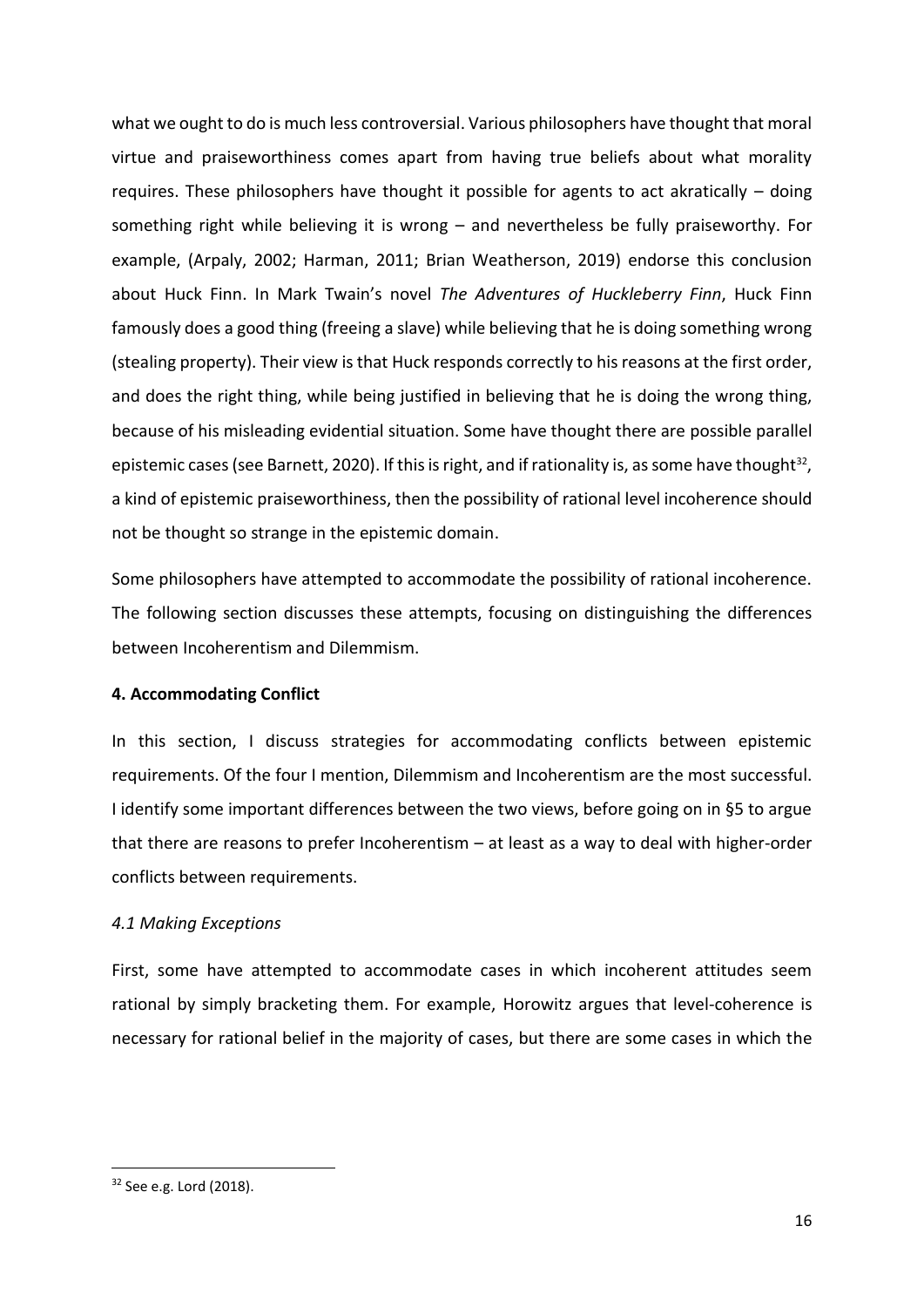higher- and first-order evidence support incompatible propositions, and rationality does not require level-coherence in these cases (2014: 735-40)<sup>33</sup>.

This view denies that requirements of rationality apply universally. They apply in most, but not all, cases and they admit of exceptions. The problem with this is that it relies on there being not too many exceptions. But, the conflicts under discussion, those that arise from misleading evidence about what rationality requires, may occur fairly often – especially if one is a philosopher. Even if they were not common, it would be nice if our epistemic theories applied in all cases, including the strange ones.

Of course, Horowitz takes there to be principled reasons why some cases are exceptions to the Enkratic Principle. Horowitz points out that in ordinary cases level-incoherent belief seems to licence bad reasoning practices. Someone who believes both P and "my evidence does not support P" can seemingly rationally regard their belief as inexplicably luckily true and on this basis dismiss good evidence suggesting otherwise. "I thought I was going to judge falsely", Horowitz's akratic agent says to himself, "but I must have lucked out! I judged that P, and P is true" (2014: 726). But, this is not how we should want agents to respond to the possibility that their evidence is misleading. Surely, the rational thing to do would be to reduce confidence in P. However, Horowitz acknowledges that in less ordinary cases, such as cases involving austere unmarked clocks in which evidence is likely to be misleading, a level incoherent belief combination could be a rational response to the situation. According to Horowitz, such cases have two features: they are cases in which there is uncertainty about what your evidence is (rather than what it supports), and they are cases in which the agent can tell that her evidence will not be truth guiding. In circumstances like this, it can be good reasoning to believe both 'P' and 'my evidence is unlikely to support P'.

Incoherentists can agree with Horowitz that level incoherence can be good reasoning in these cases, but they need not agree that these are the only such cases. Consider the previous cases in which the students receive evidence for some false philosophical view about what rationality requires. It's not clear that such cases are helpfully described using the distinction between uncertainty about 'what your evidence is' or 'what your evidence supports'. We can interpret the students as clear about what their evidence is, and what it supports. Nor can

<sup>&</sup>lt;sup>33</sup> The example she gives is a version of Williamson's unmarked clock case (see Williamson, 2011).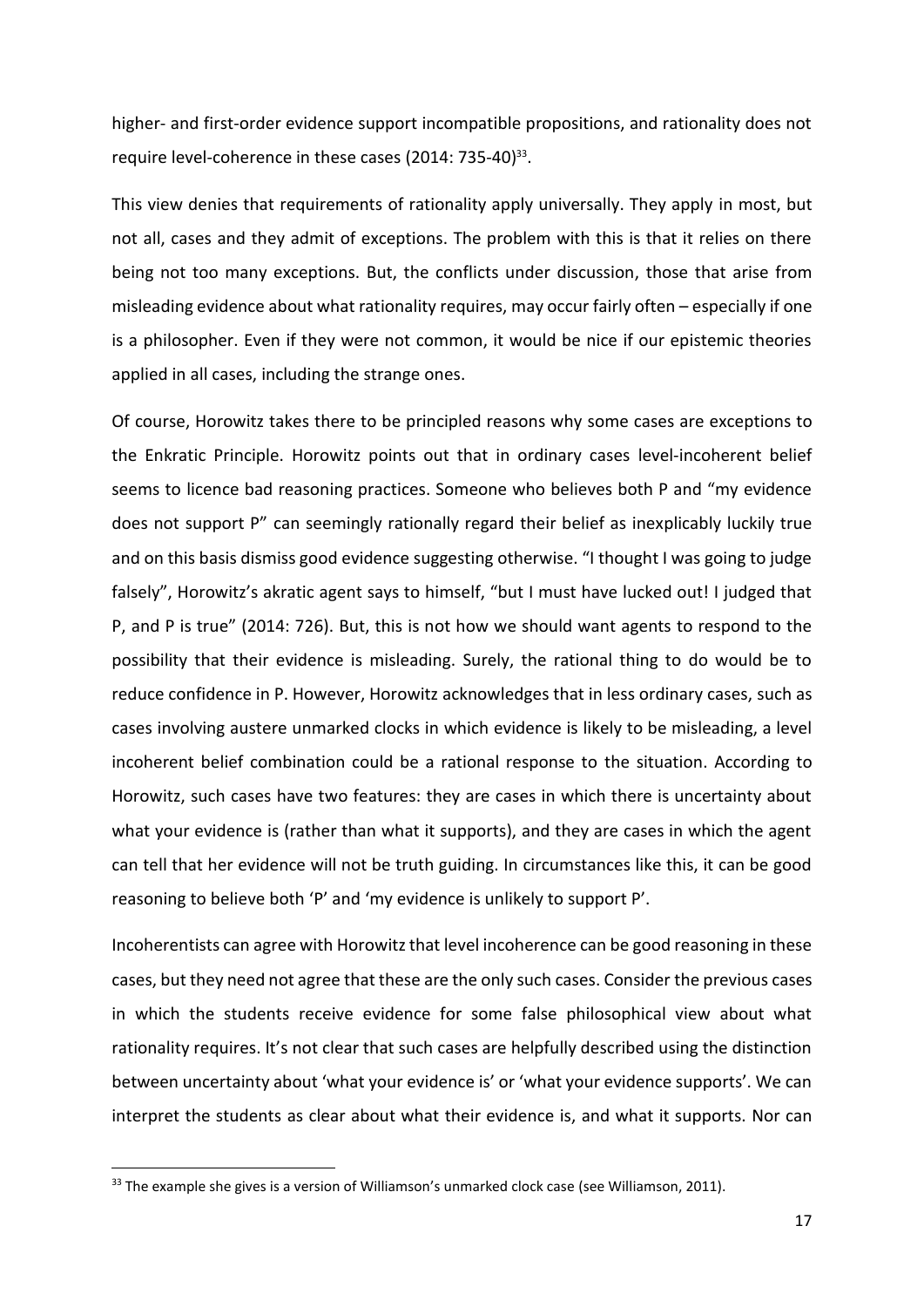they tell in advance that their evidence is not truth guiding  $-$  it seems to be a case in which evidence behaves in the ordinary way. The problem is rather than what it supports is a false view that they ought not allow to influence the rest of their beliefs.

#### *4.2 Division*

Others have approached conflicts between requirements by making divisions. Division strategies attempt to dissolve the conflict by indexing apparently conflicting requirements to separate domains, contexts, or senses of normativity. An early example of this strategy is Lewis' proposal for understanding apparently inconsistent belief sets. He suggests that inconsistent propositions can be 'quarantined' to separate belief sets, thus limiting their potential problematic effects (1982: 435). Various philosophers have attempted to dissolve apparent conflicts between epistemic requirements by postulating an objective and subjective sense of rationality, and arguing that the ought of epistemic rationality generates conflict when it is used in a way that is ambiguous between these $34$ . This approach allows us to understand agents who have misleading evidence about what rationality requires as 'objectively rationally required' to do whatever the true requirements of rationality require, and 'subjectively rationally required' to do whatever their misleading evidence indicates they should do. Some have fleshed out this strategy by arguing that `ought' is context-dependent<sup>35</sup>. Contextualism about ought says that to ask what the agent `ought' to do is to ask a question that does not make sense until we specify the context of the ought. So, there is one context in which the agent ought to have the attitudes demanded by the true requirements of rationality, and another in which she ought not. Similarly, some have distinguished distinct senses of 'rationality requires': structural and substantive senses; evidential and coherencebased senses<sup>36</sup>; or a `content-orientated' sense and a `disposition-orientated' sense<sup>37</sup>.

However, there are problems for the dividing strategy. Dividing strategies dissolve the conflict, preserving the elements that contributed to it while denying that they genuinely

<sup>&</sup>lt;sup>34</sup> See, for example, Alston (1985); Feldman (1988a); Gibbard (2005); Gibbons (2013); Goldman (1986); Kvanvig (1984); Pollock (1979); Schroeder (2009); Unger (1986)).

<sup>35</sup> See Björnsson & Finlay (2010), Pittard & Worsnip (2017), Worsnip (forthcoming).

<sup>36</sup> Worsnip (2018).

<sup>&</sup>lt;sup>37</sup> This is the distinction made by Williamson (2017). The 'content-orientated' sense is that according to which it is rational to believe p iff one's evidence supports p, while the 'disposition-orientated' sense is that according to which it is rational to believe p iff `in the same circumstances with the same evidence someone disposed to conform their beliefs to what their evidence supports would believe p'. This appeal to dispositions owes much to Lasonen-Aarnio's work, for example (Lasonen-Aarnio, 2010, 2014).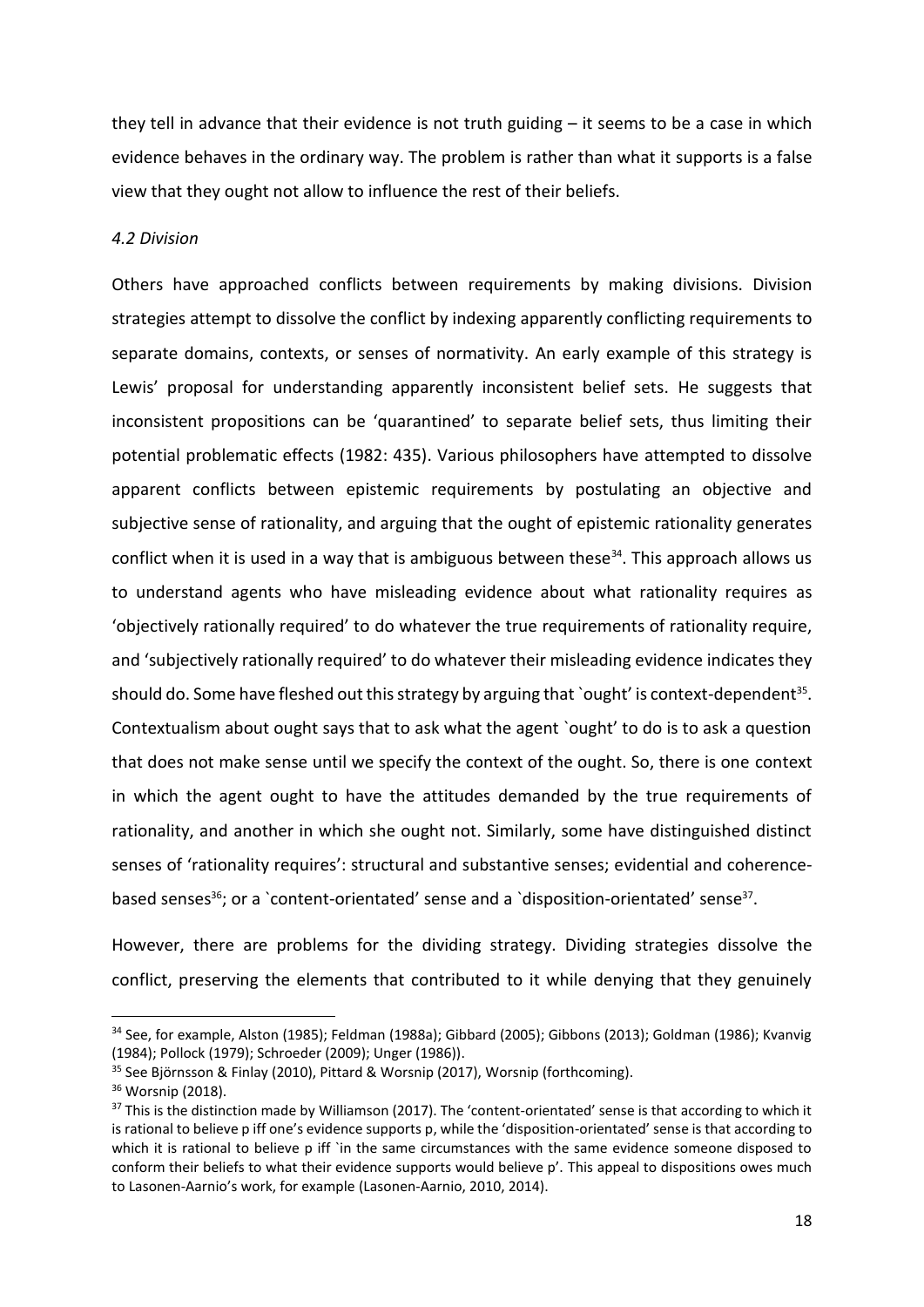conflict. One problem with this is that the rationale for dividing can seem *ad hoc*. For example, Worsnip argues that the requirements of evidence and the requirements of coherence represent distinct senses of rationality with distinct, non-conflicting sets of normative requirements (2018: 39). He compares the distinction between the demands of evidence and coherence to the distinction between the demands of morality and prudence. Although they both bear on actions, morality and prudence are not demands of the same kind. Likewise, he argues, the requirements of evidence and coherence both bear on beliefs, but do not make demands of the same kind. However, it is not as clear as it needs it to be that the demands of evidence and coherence are distinct in the way that the demands of morality and prudence are. Evidence and coherence at least seem to both be demands that govern evaluations of epistemic rationality. While it would, perhaps, be convenient to separate them we need a good reason to do this. We also need some idea of how to individuate normative domains. Without this, it is difficult to decide when conflict is reason to divide, and when not.

One way to individuate normative domains is by reference to the kind of force that a set of requirements has. The requirements of morality have a moral force – one is required to comply with them for moral reasons, such that failing to do so would be morally wrong, or morally blameworthy. Prudential requirements do not have this force. One should comply with the requirements of prudence for prudential reasons, such as that to fail to do so would be against one's best interest. However, the demands of evidence and coherence, if they have any force, seem to have epistemic force. For both, it seems that one should comply with them for epistemic reasons, such as that failing to do so would be epistemically irrational<sup>38</sup>. That a pair of requirements lead to conflict is not a reason, on its own, to think that they must belong to different normative domains.

# *4.3 Dilemmism and Incoherentism*

Dilemmism makes a more serious attempt to accommodate incoherence within our epistemic theories. Dilemmism and Incoherentism agree on various points. For example, they agree that sometimes, when it seems that you are subject to conflicting requirements, this reflects a

<sup>&</sup>lt;sup>38</sup> This sidesteps a vast literature on whether we have reason to be rational. There is much more to be said about whether and why one should comply with the demands of epistemic rationality, but this is not the focus of the discussion (see Broome (1999; 2013); Kolodny (2005)).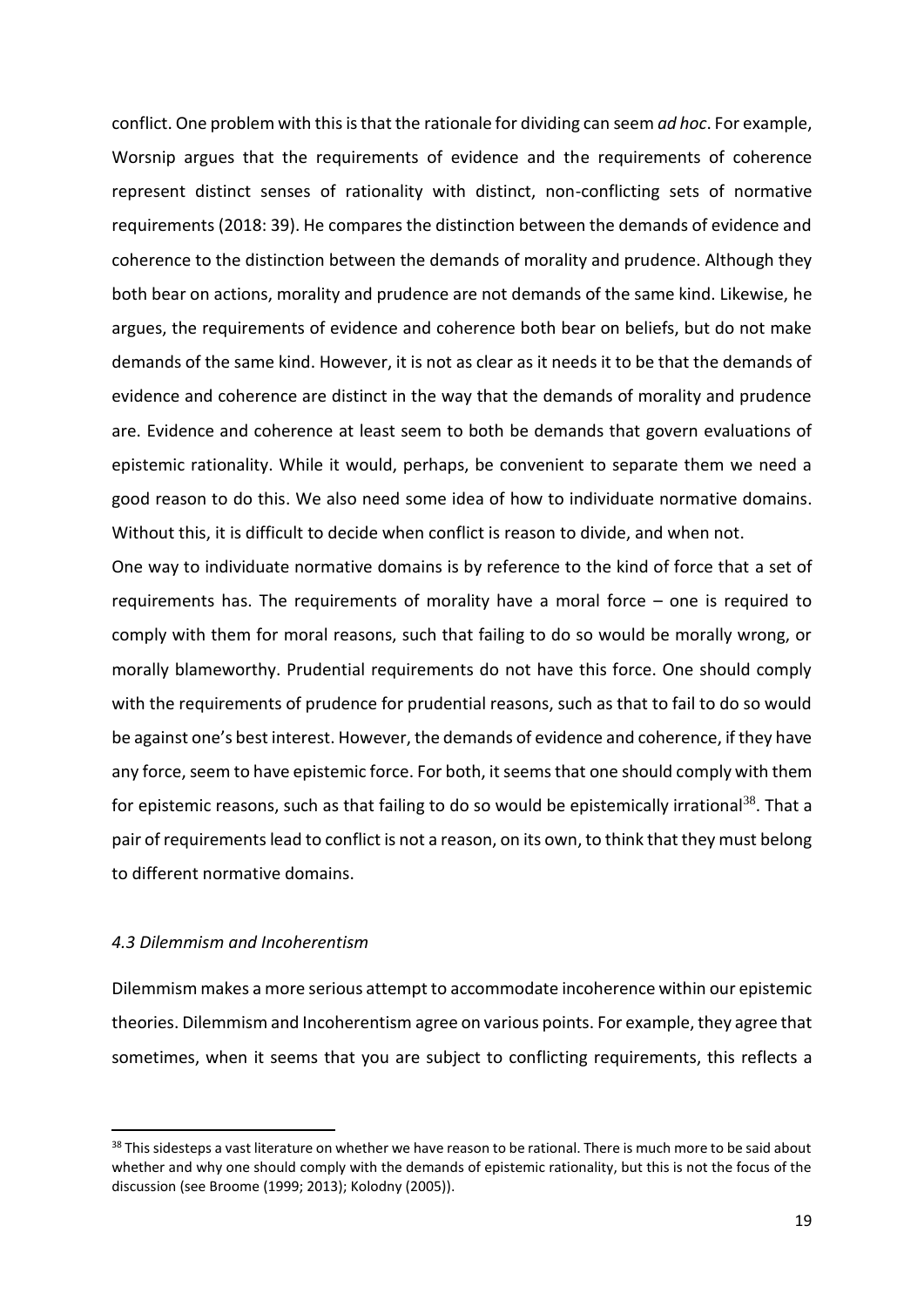genuine feature of normative reality that is, in some sense, incoherent. However, there are important differences in how they accommodate this feature.

Dilemmism says that there are epistemic dilemmas – situations where you are "damned if you do, damned if you don't" (Hughes, forthcoming). In such situations, the agent is subject to two conflicting requirements. Each requirement is equally real, and neither takes precedent over the other. There is no way for the agent to proceed without violating at least one of the requirements.

For example, consider the case in which the reasonable thing to believe is that your bike is in the shed. That is where you left it, there is no reason to suspect it has been stolen, you left it locked up, etc. However, your bike *has* been stolen and it is not in the shed. Hughes (2019) argues that this is an epistemic dilemma. On the one hand, you ought not believe that your bike is in the shed, because that is not true. On the other hand, you ought to believe that your bike *is*in the shed, because that is what it would be reasonable to believe (given your available evidence). It is a dilemma because there are two genuine epistemic requirements that are equally important and equally binding – the requirement not to believe falsehoods, and the requirement to believe what is reasonable. No matter what you do, you will be violating one of these requirements. So, no matter what you do, you will be failing to do what is required of you.

Dilemmists can accommodate the conflict involved in cases of misleading evidence about what rationality requires by treating them as epistemic dilemmas. Dilemmism might plausibly recognise the following requirements:

EVIDENCE: Believe what your evidence supports.

ANTI-AKRASIA: Do not have level-incoherent beliefs.

As we have seen, if your evidence misleadingly supports a false belief about what rationality requires, then these requirements conflict. By EVIDENCE, you ought to believe what your evidence supports, which in this case is something false about what rationality requires. By the true requirements, you ought not do whatever your new false belief about rationality recommends. By ANTI-AKRASIA, you ought not have level-incoherent beliefs. These requirements are incompatible: you cannot fulfil them all at once. Dilemmists can say that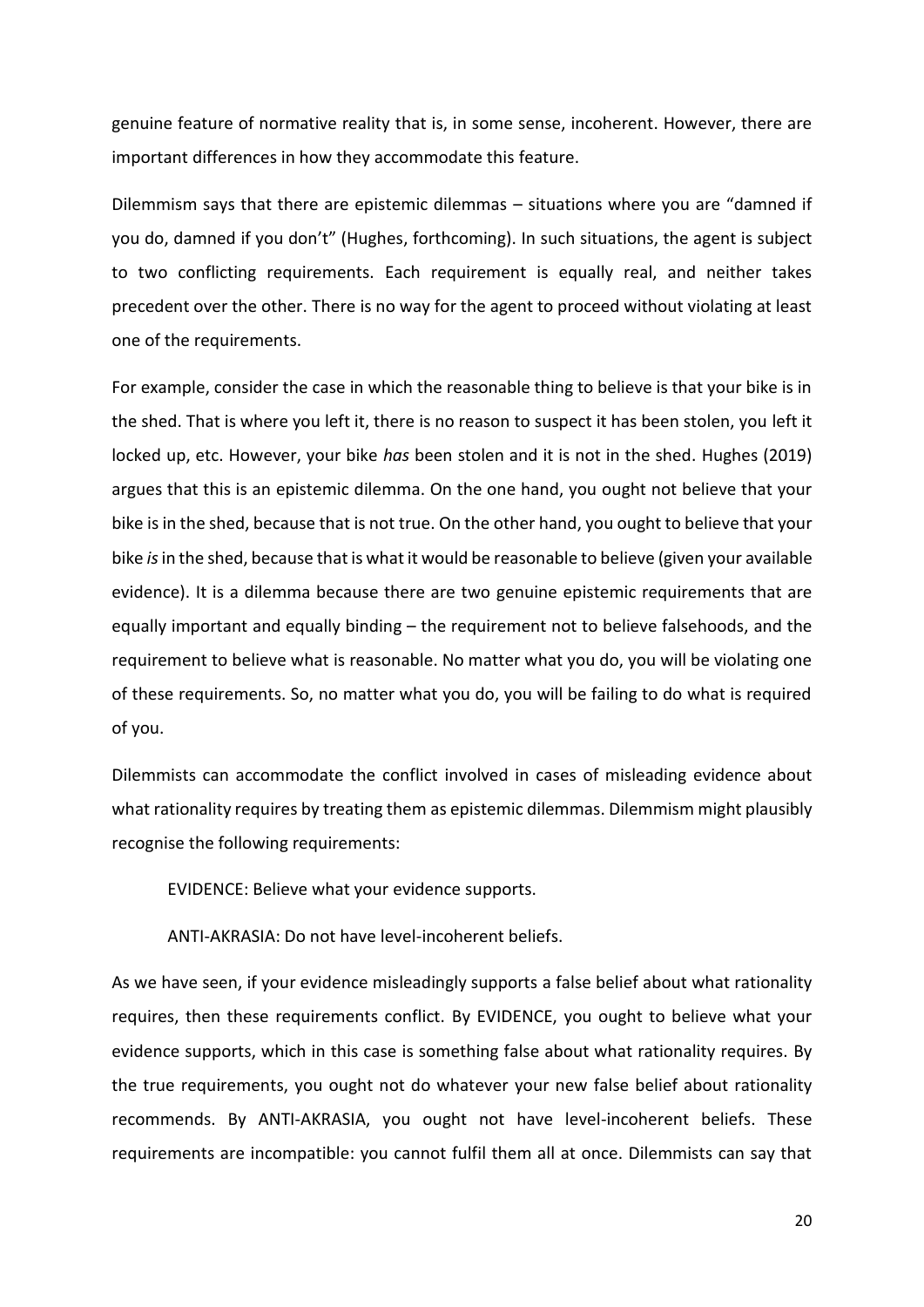this is an epistemic dilemma (or, to be accurate, a trilemma): whatever you do, you will fail to comply with at least one requirement.

Relatedly, Alexander (2013) argues that higher order doubt produces epistemic dilemmas because it means that *no* attitude is justified. Suppose you doubt whether believing P is justified. Alexander argues that this puts you in an epistemic dilemma, because it means that whatever attitude you take (believing, disbelieving, or suspending belief), it will be unjustified. There is no way for you to take an epistemic attitude towards P and be epistemically justified in doing so<sup>39</sup>.

Incoherentism is importantly different from Dilemmism. Incoherentism says that there are some situations in which the agent is required to have incoherent attitudes. In such cases, the agent is not subject to conflicting requirements. Instead, rationality issues a single requirement – a requirement to, in this particular situation, be incoherent. Incoherentism does not imply that whatever the agent does, she will fail to meet a requirement. On the contrary, adopting the incoherent attitude combination is what is required of her.

Incoherentism also has different motivations to Dilemmism. Dilemmism sees its conflicts arising from epistemic norms that are independently plausible and do not conflict in most cases. For example:

TRUTH: Believe P only if P is true

EVIDENCE: Believe what your evidence supports

Often, these will not conflict. Believing the evidence often helps with the goal of believing only what is true. However, in many cases they do conflict. For example, when evidence misleadingly supports something false. In these cases, agents will find themselves in epistemic dilemmas.

Incoherentism, in contrast, is motivated by a need to accommodate these cases. It sees the epistemic landscape, at least for us non-ideal beings, as *frequently* supporting incoherent beliefs, and in need of norms equipped to deal with this.

<sup>&</sup>lt;sup>39</sup> See also Christensen (2010), and Feldman (2005). Both hint at the idea that higher order doubt generates dilemmas, without fully developing the idea.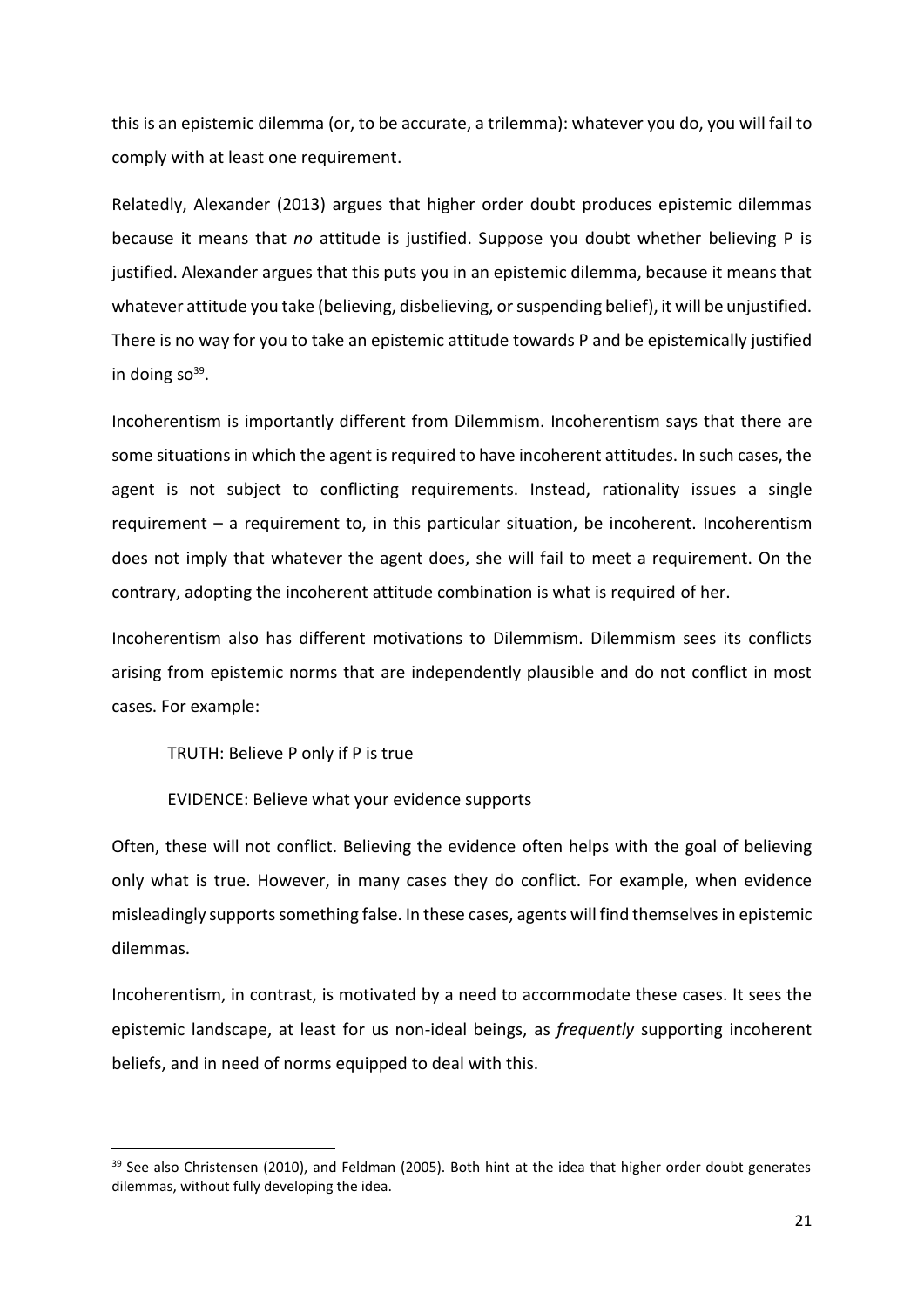Finally, and relatedly, the only kind of incoherence that Incoherentism *requires* is *level*incoherence – incoherence between beliefs about what we ought to believe, and the rest of our beliefs. This requirement is motivated in large part by the epistemic ordinariness of our normative beliefs, and takes the view that normative beliefs have more-or-less the same epistemology as the rest of our beliefs. Incoherentism also allows that other kinds of incoherence are sometimes permitted  $-$  for example when this will lead to epistemic improvement, as in FORUMS. The conflict embraced by Dilemmism, however, is more general. It is motivated by the observation that various epistemic norms that are independently plausible conflict in specific cases.

Dilemmism and Incoherentism both constitute serious attempts to accommodate conflicts in epistemology. However, Incoherentism is more successful at accommodating the specific conflict arising from misleading evidence about what rationality requires. The following section outlines in more detail the positive import of Incoherentism, and its key advantage over Dilemmism.

## **5. Incoherentism**

Philosophers, particularly epistemologists, should like Incoherentism. It allows us to entertain bizarre philosophical theories about what we ought to believe without demanding that we reorganise the rest of our epistemic lives in light of them. Hume can be rational in wondering whether induction is justified by day and playing billiards the same evening unworried about how the billiard balls will behave tonight. Incoherentism says that these beliefs are about different subject matters, and need not affect each other. In what follows, I show how Incoherentism has the advantage over Dilemmism in accommodating conflicts arising from rational deliberation about what rationality requires.

First, there are various familiar reasons why Dilemmism has been thought theoretically undesirable, and worth considering as a 'last resort' position only. While none of these reasons are decisive against Dilemmism, it is worth noting that Incoherentism avoids the majority of these<sup>40</sup>. For example, when in an epistemic dilemma, the agent has no rational option. The Dilemmist's response to conflicts between requirements can thus seem to simply restate them unsatisfyingly. This is not the case for Incoherentism. Incoherentism gives agents

<sup>&</sup>lt;sup>40</sup> See Hughes (forthcoming) for an argument against thinking of Dilemmism in this way.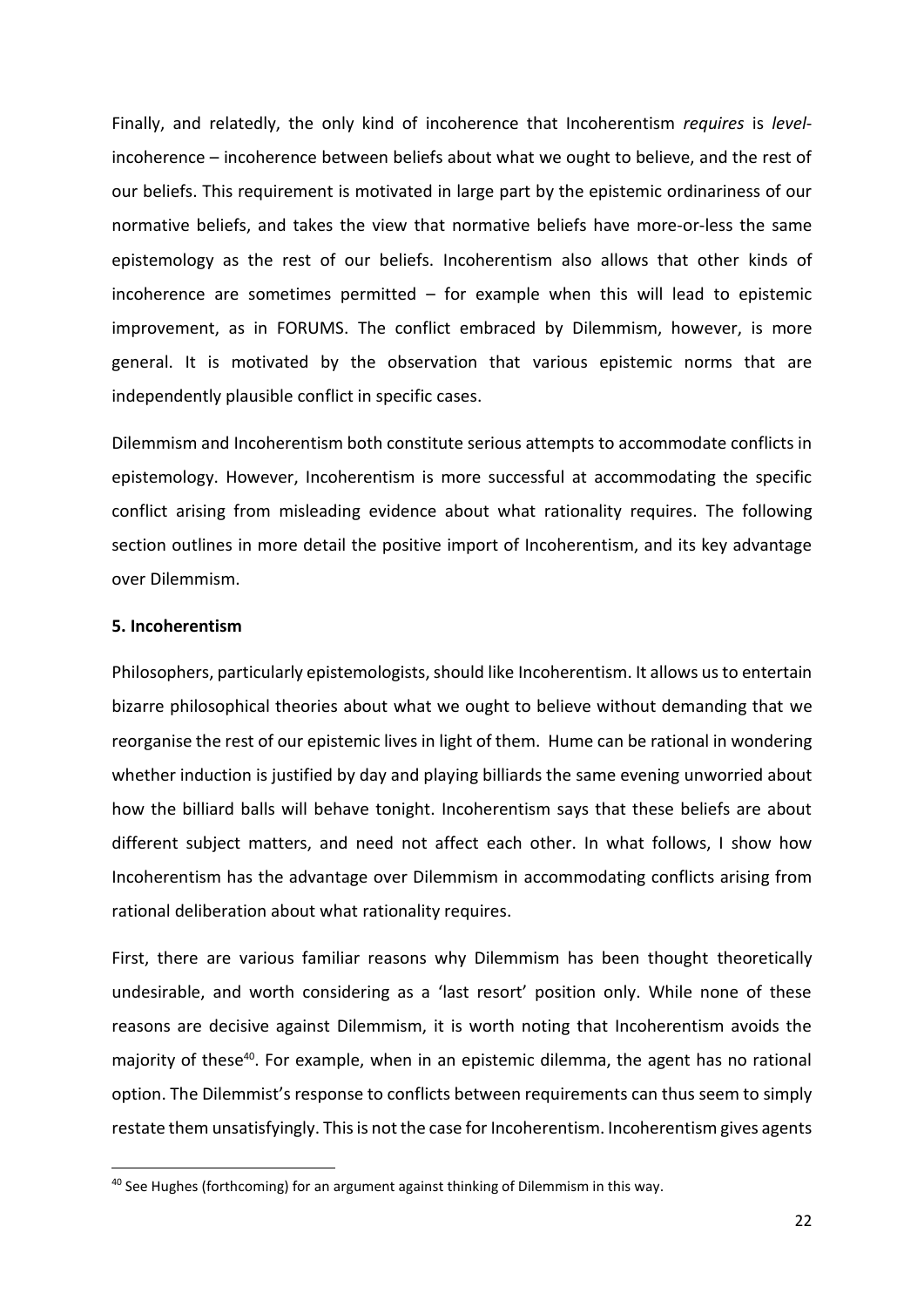a clear recommendation for how to be rational when requirements appear to conflict – be incoherent.

However, some might think that this too is an undesirable feature. While it is true that Incoherentism gives a recommendation while Dilemmism does not, its recommendations are difficult to comply with. Some have thought it psychologically impossible to knowingly hold a level-incoherent belief combination (Greco 2012), there is certainly a kind of Moorean absurdity to believing "P, but I ought not believe P". However, Incoherentism is not alone in issuing recommendations that are difficult to follow. The Knowledge Norm is sometimes just as difficult to follow, and it remains popular among epistemologists. It may even be psychologically impossible – we cannot always believe only what we know. Dilemmism and Incoherentism both put their agents in difficult situations, but Incoherentism does at least give us an answer rather than simply restating the problem. This is an advantage, though it is not decisive.

A more decisive reason to prefer Incoherentism over Dilemmism is that Incoherentism has the resources to account for the positive features of incoherence mentioned earlier. Sometimes, incoherence is an epistemically good thing. Not only can it signal act that one may be in the grip of a false theory, but sometimes level-incoherent beliefs are true. Dilemmism cannot capture this optimistic stance on incoherence, because Dilemmists take the view that when the agent is in an epistemic dilemma, whatever she does will be wrong. Incoherentists, in contrast, think that incoherent beliefs are sometimes required, and appropriate responses to the epistemic situation.

Third, Incoherentism is better equipped to deal with deliberation at the normative level – deliberation about what rationality requires, or which are the correct epistemic norms, or what our evidence supports. Ordinary epistemological views have trouble accommodating this. As discussed, as soon as agents are rationally mistaken about the normative facts, ordinary theories that prohibit coherence are forced into extremes (see §3.3, p. 14). Incoherentism, instead, generates specific recommendations for these kinds of situations that are simply extensions of independently plausible epistemic claims. So, if you think that we are required to believe what our evidence supports, then this is also true at the higher order. This will sometimes generate situations in which you are required to believe something incoherent.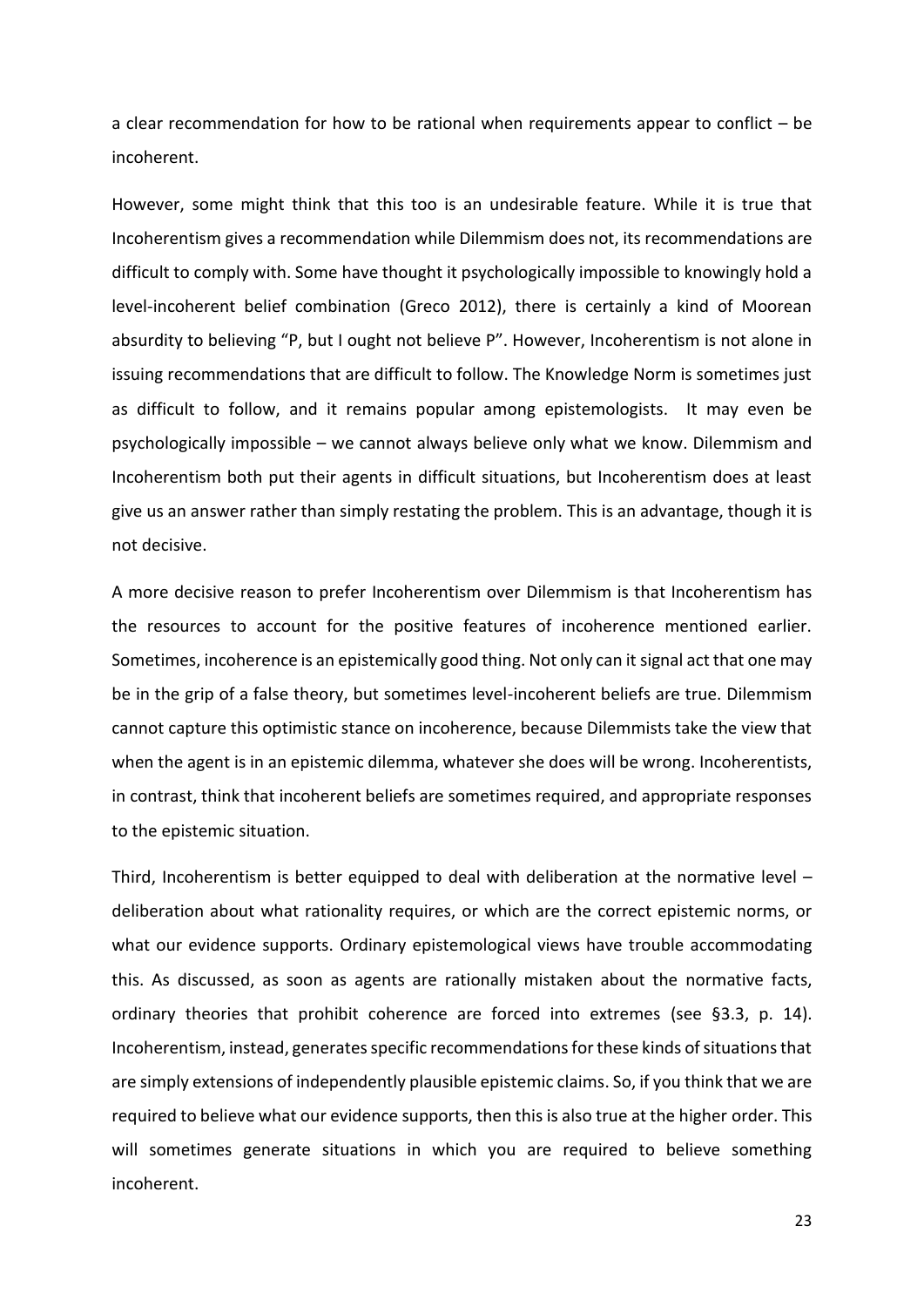Dilemmism deals with these situations by saying that agents are subject to conflicting requirements. For example, a Dilemmist response to a situation in which an agent's evidence supports both P and *my evidence does not support P* might be to say that the agent ought to both believe P (because that's what the evidence supports), and not believe P (because that's what it would be reasonable to believe). The two requirements are equally real, but have their sources in different epistemic norms – norms of truth and norms of reasonableness. Both norms are good, but they often conflict. So, while Incoherentism's incoherent recommendation is just a natural extension of the requirement to believe what your situation supports, and the fact that you ought to obey the true requirements, Dilemmism reveals an inconsistency in our overarching theory of epistemic rationality – it reveals it to contain norms that conflict.

Fourth, Incoherentism also deals with a generalized version of the conflict arising from misleading evidence about what rationality requires. Recall that the possibility of rational mistakes about requirements of rationality generalizes to any requirement of rationality. In its general form, the conflict between requirements is a conflict between pressure to obey the true requirements, or not obey the true requirements. On this reading, the Dilemmist response to the puzzle would say that the agent ought to  $\phi$  (because that's what the true requirements require), and ought not to  $\phi$  (because that's what they rationally believe the true requirements require). The conflict seems to be between the following two norms:

FIRST-ORDER: Do what the true requirements require

SECOND-ORDER: Do what you rationally believe the true requirements require.

If this is an epistemic dilemma, it is one that operates at a higher order of abstraction that those Dilemmism usually endorses – which usually occur between ordinary first-order epistemic norms such as "Believe only what you know!", or "Believe only the truth!". However, this higher-order epistemic dilemma is not a conflict between particular epistemic norms, but rather a conflict between pressure to obey the norms (whatever they are), and pressure to diverge from them. Dilemmism says that you ought to *both* do what the true requirements require *and* do what you rationally believe the true requirements require. In this situation you cannot do both these things. This kind of epistemic dilemma concerns not just which epistemic norms to obey, but whether to obey the epistemic norms at all. By FIRST-

24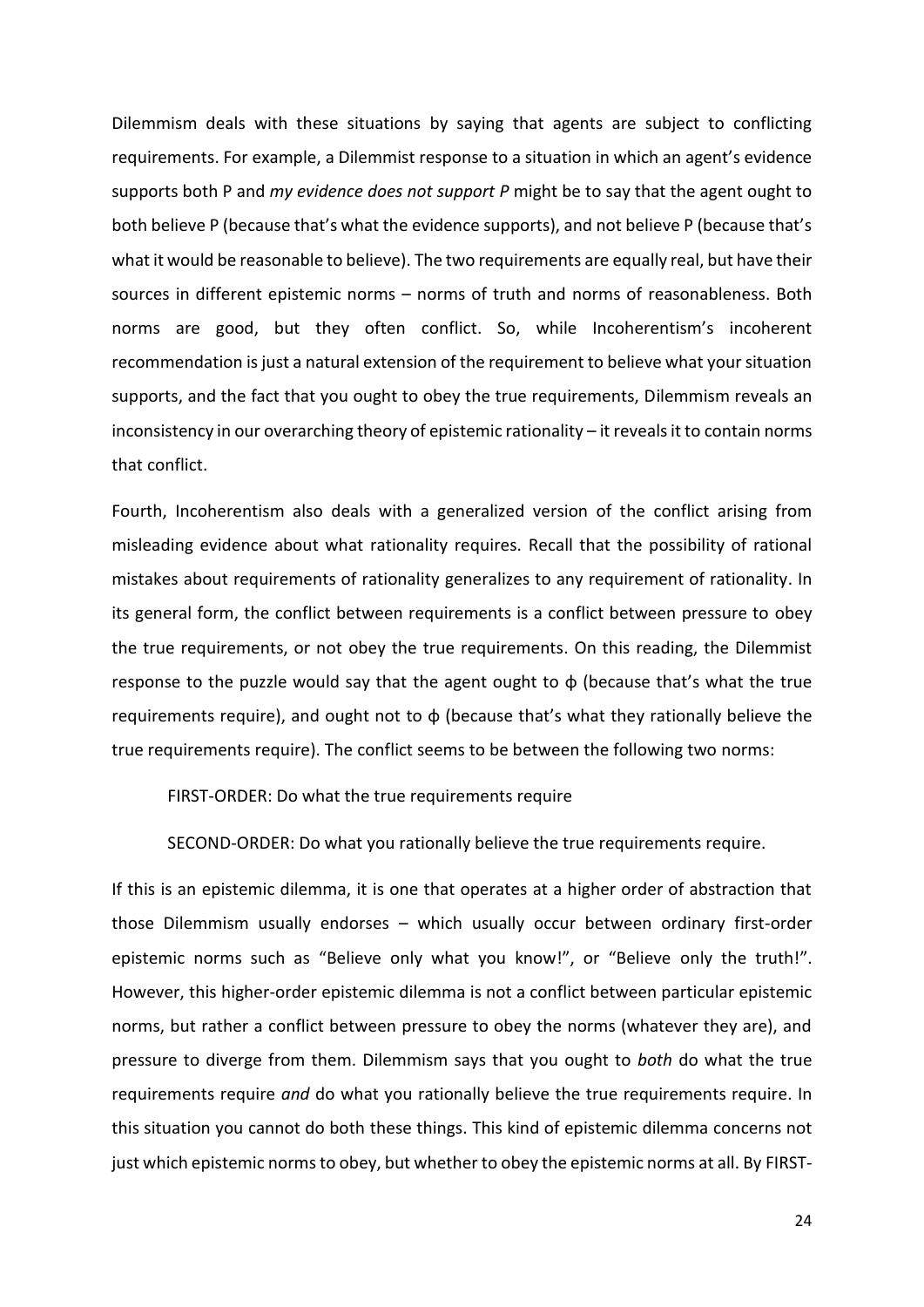ORDER you ought to, but by SECOND-ORDER you ought not. The problem is that this introduces doubt as to whether rationality is worth obeying at all. A theory of rationality should not, if it can help it, make us doubt whether or not to follow it $41$ .

Incoherentism avoids this – when it says you are required to be incoherent, there is no ambivalence about this. Instead, Incoherentism says that when you have misleading evidence about what rationality requires, you are required to both believe the falsehood about what is required, but not actually comply with that falsehood. That Incoherentism recommends this just follows from the assumptions we made about rationality. We assumed that agents are required to believe what their epistemic situations support, and that there are facts about what rationality requires. So, you should always believe what your epistemic situation supports, also when it supports something false about what rationality requires. You should also always obey the true requirements. These requirements do not bear on the coherence between the levels of your beliefs, so you can comply with all the true requirements at the first order without being level-coherent.

This gives us four positive reasons to prefer Incoherentism to Dilemmism as a way of embracing conflicts that arise from the possibility of rational mistakes about what rationality requires.

### **6. Conclusion**

I have argued that our epistemic theories should, sometimes, embrace incoherence. In particular, they should embrace incoherence when our situations support rational mistakes about requirements of rationality. After offering some reasons to think that coherence requirements of rationality are overrated, I distinguished some strategies for embracing the conflict, and argued that Incoherentism does a better job of accommodating the relevant kind of conflict than Dilemmism.

<sup>&</sup>lt;sup>41</sup> This is similar to the objection Elga raises against conciliationism (2007).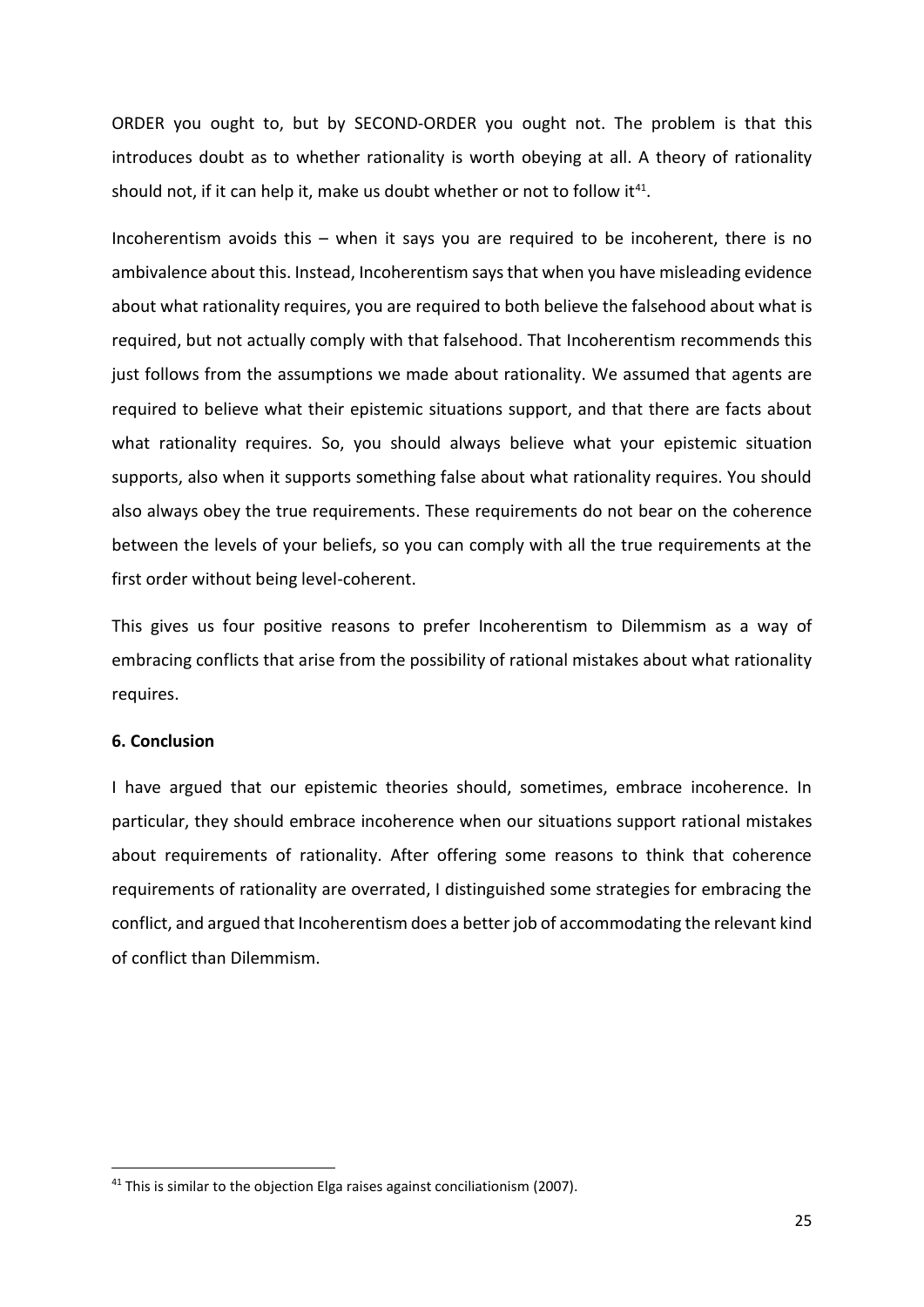#### **References**

- Alexander, D. J. (2013). The Problem of Respecting Higher-Order Doubt. *Philosophers' Imprint*, *13*.
- Alston, W. P. (1985). Concepts of Epistemic Justification. *The Monist*, *68*(2), 57–89.
- Arpaly, N. (2002). *Unprincipled Virtue: An Inquiry Into Moral Agency*. Oxford University Press.
- Barnett, Z. (2020). Rational Moral Ignorance. *Philosophy and Phenomenological Research*.
- Besson, C. (2012). Logical knowledge and ordinary reasoning. *Philosophical Studies*, *158*(1).
- Björnsson, G., & Finlay, S. (2010). Metaethical Contextualism Defended. *Ethics*, *121*(1).
- BonJour, L. (1985). *The Structure of Empirical Knowledge* (Issue 2). Harvard University Press.
- Broome, J. (1999). Normative requirements. *Ratio*, *12*(4).
- Broome, J. (2007). Is rationality normative? *Disputatio*, *2*(23).
- Broome, J. (2013). *Rationality Through Reasoning*. Wiley-Blackwell.
- Christensen, D. (2010). Higher-Order Evidence. *Philosophy and Phenomenological Research*, *81*(1).
- Elga, A. (2007). How to Disagree about How to Disagree. In T. Warfield & R. Feldman (Eds.), *Disagreement*. Oxford University Press.
- Feldman, R. (1988). Epistemic Obligations. *Philosophical Perspectives*, *2*(n/a).
- Field, C. (ms) Explaining Away the Enkratic Principle.
- Field, C. (forthcoming). Giving Up the Enkratic Principle. *Logos & Episteme*.
- Field, C. (2019). It's OK to Make Mistakes: Against the Fixed Point Thesis. *Episteme*, *16*(2), 175–185.
- Field, C. (2020). Anti-Exceptionalism about Requirements of Epistemic Rationality. *Acta Analytica*.
- Gibbard, A. (2005). Truth and correct belief. *Philosophical Issues*, *15*(1).
- Gibbons, J. (2013). *The Norm of Belief*. Oxford University Press.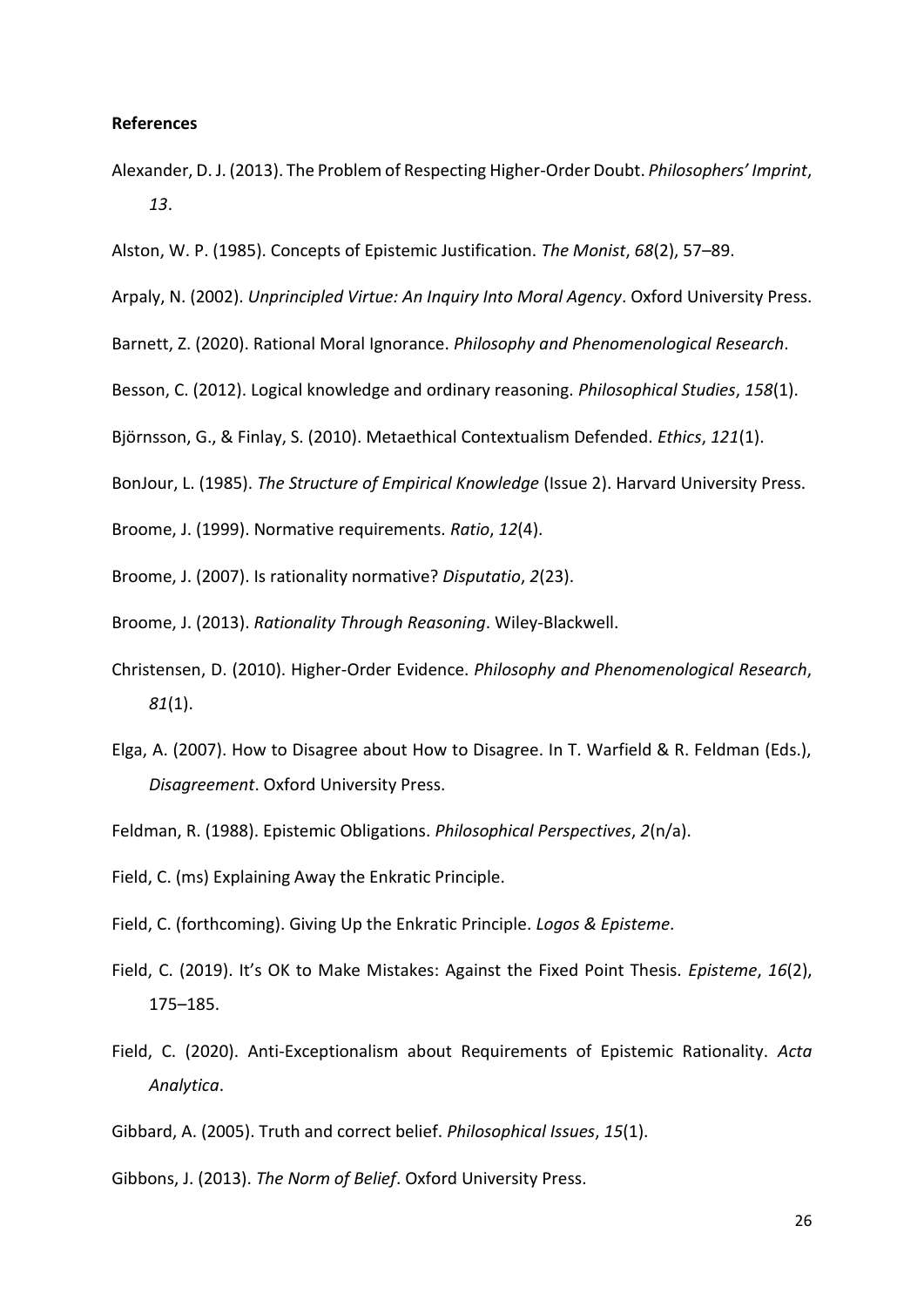Goldman, A. I. (1986). *Epistemology and Cognition* (Vol. 98, Issue 3). Harvard University Press.

Harman, E. (2011). Does moral ignorance exculpate? *Ratio*, *24*(4).

Harman, G. (1986). *Change in View*. MIT Press.

Hjortland, O. (2017). Anti-exceptionalism about logic. *Philosophical Studies*, *174*(3).

Hughes, N. (forthcoming) Who's Afraid of Epistemic Dilemmas. In Scott Stapleford, Mathias Steup & Kevin McCain (eds.), *[Epistemic Dilemmas: New Arguments, New Angles](https://philpapers.org/rec/STAEDN)*

Hughes, N. (2019). Dilemmic Epistemology. *Synthese*.

Ichikawa, J. J., & Jarvis, B. W. (2013). *The Rules of Thought*. Oxford University Press.

- Kolodny, N. (2005). Why be rational? *Mind*, *114*(455).
- Kolodny, N. (2008). The Myth of Practical Consistency. *European Journal of Philosophy*, *16*(3).

Kvanvig, J. L. (1984). Subjective Justification. *Mind*, *93*(369).

- Kvanvig, J. L. (2014). *Rationality and Reflection: How to Think About What to Think*. Oxford University Press.
- Lasonen-Aarnio, M. (forthcoming). Dispositional Evaluations and Defeat. In J. and S. Brown Mona (Ed.), *Reasons, Justification and Defeat*.
- Lasonen-Aarnio, M. (2010). Unreasonable Knowledge. *Philosophical Perspectives*, *24*(1).
- Lasonen-Aarnio, M. (2014). Higher-order evidence and the limits of defeat. *Philosophy and Phenomenological Research*, *88*(2), 314–345. https://doi.org/10.1111/phpr.12090

Lasonen-Aarnio, M. (2020). Enkrasia or Evidentialism? *Philosophical Studies*.

Lewis, D. K. (1982). Logic for equivocators. *Noûs*, *16*(3).

- Littlejohn, C. (2015). Stop Making Sense? On a Puzzle about Rationality. *Philosophy and Phenomenological Research*, *93*(3).
- Lord, E. (2018). *The Importance of Being Rational*. Oxford University Press.

Macfarlane, J. (2004). *In What Sense (if any) is Logic Normative for Thought?*

Nguyen, C. T. (2018). Cognitive islands and runaway echo chambers: problems for epistemic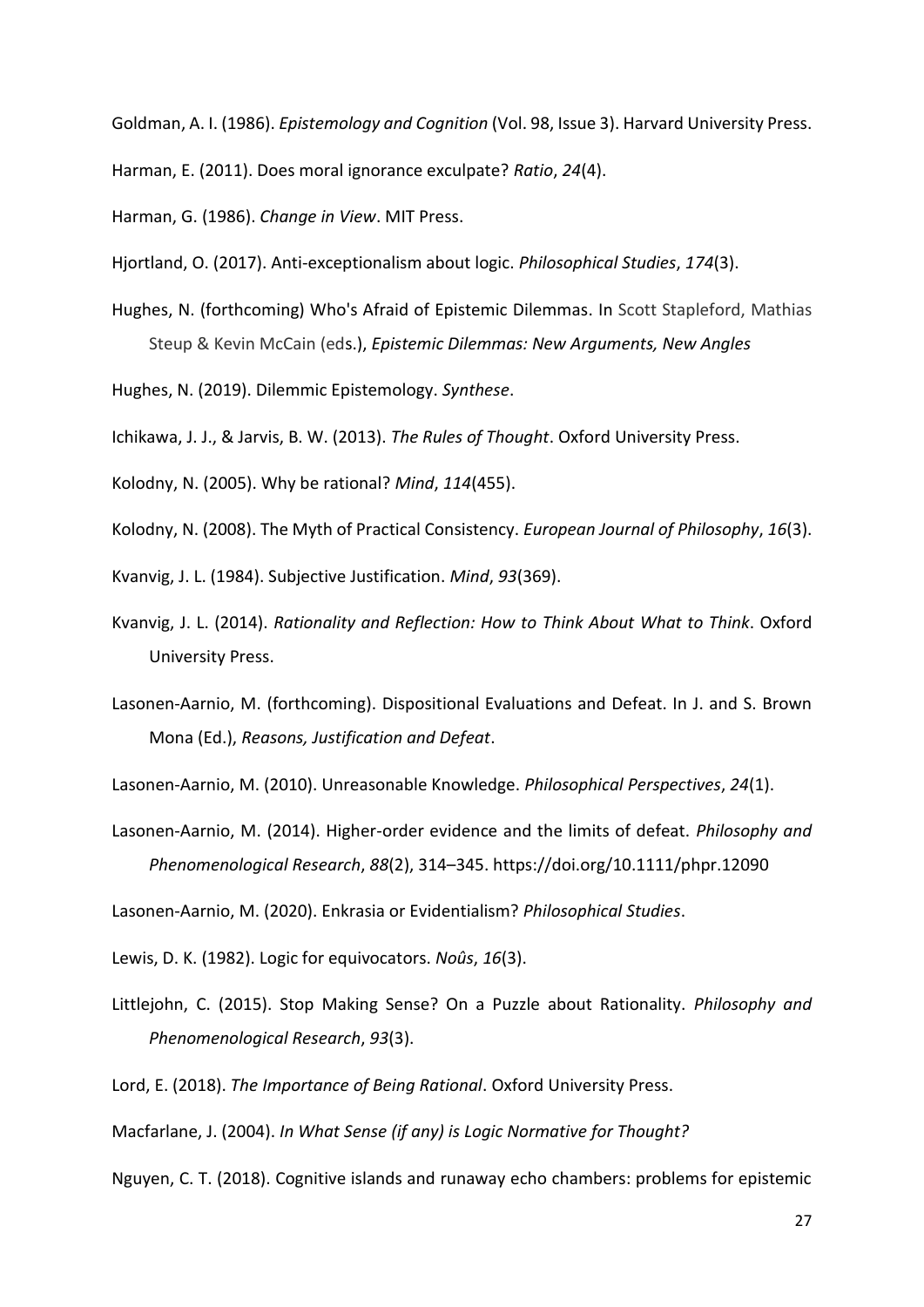dependence on experts. *Synthese*.

Nguyen, C. T. (2020). Echo chambers and epistemic bubbles. *Episteme*.

- Pittard, J., & Worsnip, A. (2017). Metanormative Contextualism and Normative Uncertainty. *Mind*, *126*(501).
- Pollock, J. (1979). A Plethora of Epistemological Theories. In G. Pappas (Ed.), *Justification and Knowledge*. D. Reidel.
- Priest, G. (1979). The logic of paradox. *Journal of Philosophical Logic*, *8*(1).
- Priest, G. (1985). Contradiction, Belief and Rationality. *Proceedings of the Aristotelian Society*, *86*.
- Priest, G. (2005). *Doubt Truth to Be a Liar* (Issue 1). Oxford University Press.
- Priest, G. (2006). *In Contradiction: A Study of the Transconsistent* (Vol. 25, Issue 3). Oxford University Press.
- Raz, J. (2005). The Myth of Instrumental Rationality. *Journal of Ethics and Social Philosophy*, *1*(1).
- Schoenfield, M. (2015). A Dilemma for Calibrationism. *Philosophy and Phenomenological Research*.
- Schroeder, M. (2004). The Scope of Instrumental Reason. *Philosophical Perspectives*, *18*(1).
- Schroeder, M. (2009). Means-End Coherence, Stringency, and Subjective Reasons. *Philosophical Studies*, *143*(2).
- Sliwa, P., & Horowitz, S. (2015). Respecting all the evidence. *Philosophical Studies*, *172*(11).
- Smithies, D. (2012). Moore's Paradox and the Accessibility of Justification. *Philosophy and Phenomenological Research*, *85*(2).
- Smithies, D. (2015). Ideal rationality and logical omniscience. *Synthese*, *192*(9).
- Sosa, E. (1980). The Raft and the Pyramid: Coherence versus Foundations in the Theory of Knowledge. *Midwest Studies in Philosophy*, *5*(1).

Titelbaum, M. G. (2015). Rationality's Fixed Point (Or: In Defense of Right Reason). In *Oxford*